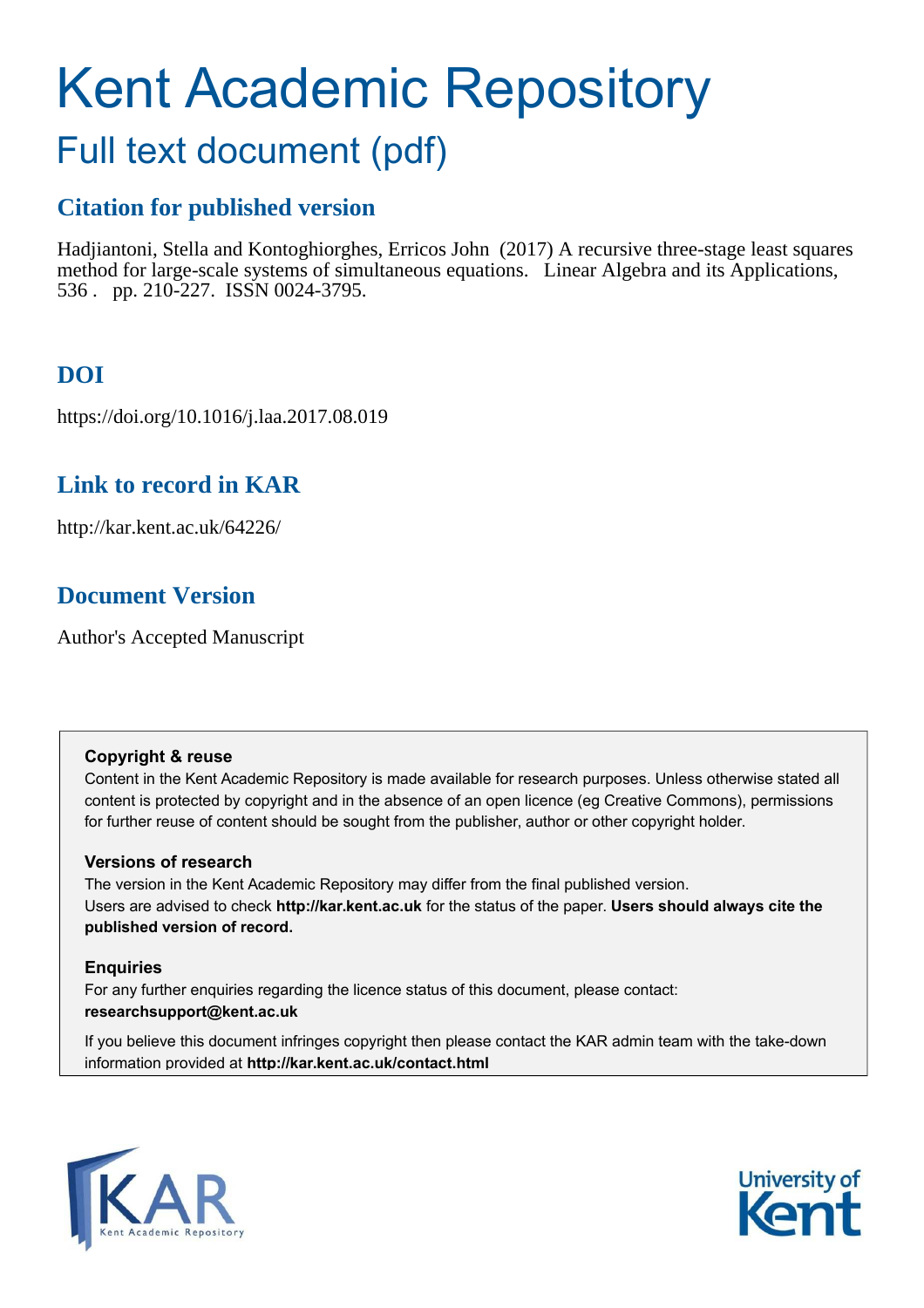# A Recursive Three-Stage Least Squares Method for Large-Scale Systems of Simultaneous Equations

Stella Hadjiantoni<sup>1</sup> and Erricos John Kontoghiorghes<sup>2,3</sup>

<sup>1</sup>University of Kent, UK <sup>2</sup>Cyprus University of Technology <sup>3</sup>Birkbeck University of London, UK

#### Abstract

A new numerical method is proposed that uses the QR decomposition (and its variants) to derive recursively the three-stage least squares (3SLS) estimator of large-scale simultaneous equations models (SEM). The 3SLS estimator is obtained sequentially, once the underlying model is modified, by adding or deleting rows of data. A new theoretical pseudo SEM is developed which has a non positive definite dispersion matrix and is proved to yield the 3SLS estimator that would be derived if the modified SEM was estimated afresh. In addition, the computation of the iterative 3SLS estimator of the updated observations SEM is considered. The new recursive method utilizes efficiently previous computations, exploits sparsity in the pseudo SEM and uses as main computational tool orthogonal and hyperbolic matrix factorizations. This allows the estimation of large-scale SEMs which previously could have been considered computationally infeasible to tackle. Numerical trials have confirmed the effectiveness of the new estimation procedures. The new method is illustrated through a macroeconomic application[†](#page-0-0) .

Keywords: updating, QR decomposition, high dimensional data, matrix algebra MSC: 15A23;15B10;62L12

## 1. Introduction

<span id="page-1-0"></span>The simultaneous equations model (SEM) is a system of structural equations where some of the response variables also reappear in the system as explanatory variables. Let the SEM in compact form be

$$
\text{vec}\left(\boldsymbol{Y}\right) = \left(\boldsymbol{I}_G \otimes \boldsymbol{W}\right) \boldsymbol{S} \boldsymbol{\delta} + \text{vec}\left(\boldsymbol{E}\right), \ \text{vec}\left(\boldsymbol{E}\right) \sim \left(\boldsymbol{0}, \boldsymbol{\Sigma} \otimes \boldsymbol{I}_M\right),\tag{1.1}
$$

<span id="page-1-1"></span>Corresponding author: S. Hadjiantoni, School of Mathematics, Statistics & Actuarial Science, University of Kent, Canterbury, Kent CT2 7NF, UK. Email address: s.hadjiantoni@kent.ac.uk

<sup>&</sup>lt;sup>†</sup>The computational aspects of the strategies are included as a supplementary material (Appendix).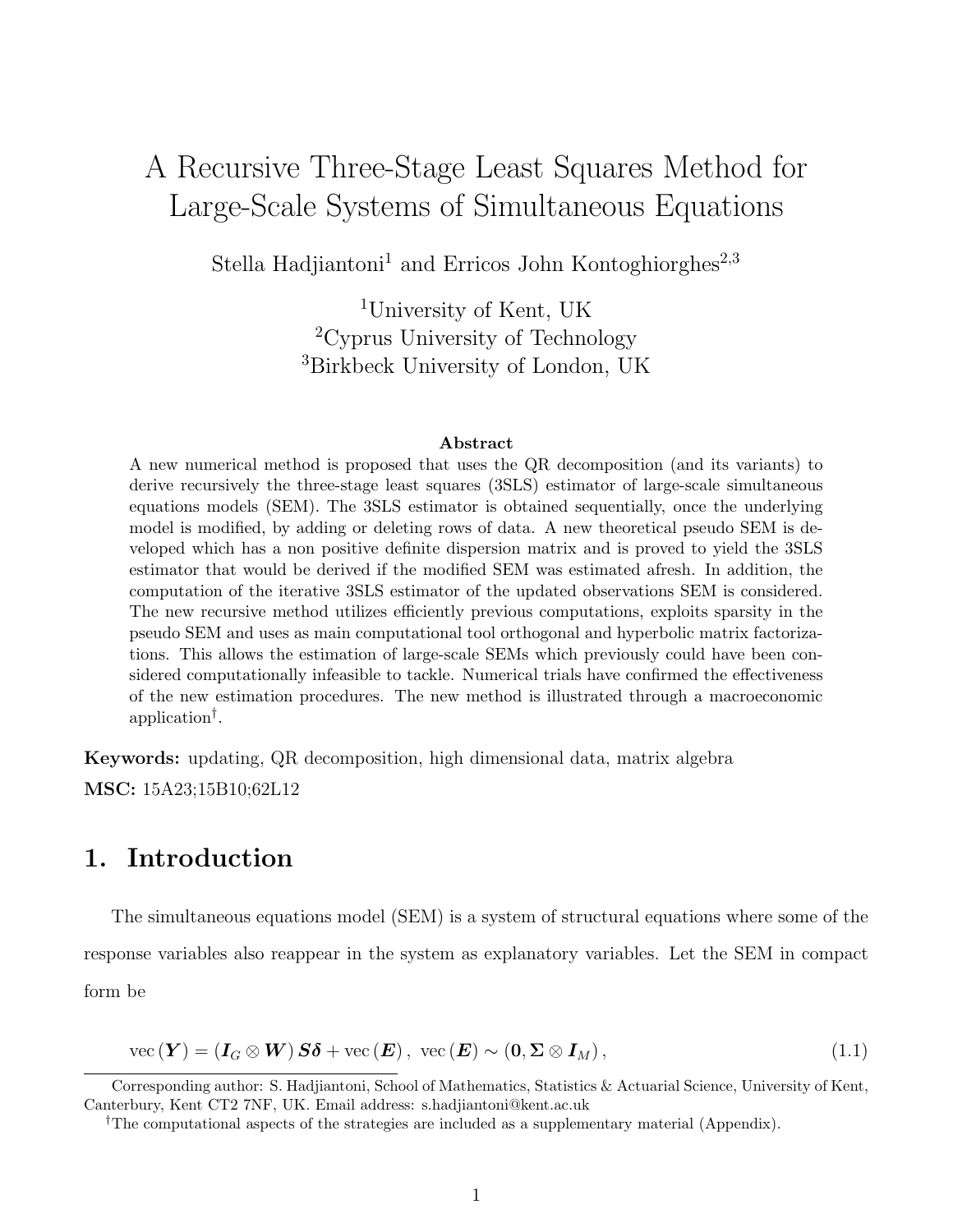where  $W = (X \ Y)$ , X is the  $M \times K$  (full column rank) matrix of all exogenous (or predetermined) variables that satisfy the orthogonality condition  $\mathbb{E}(\mathbf{X}^T\mathbf{E}) = \mathbf{0}$  and Y is the  $M \times G$ matrix of all other explanatory variables that violate the orthogonality condition  $\mathbb{E}(Y^T E) = 0$ , herein referred to as endogenous variables. The value of an endogenous variable is determined within the system whereas the value of an exogenous variable is defined outside the system. Also  $S = diag(S_1, S_2, \ldots, S_G)$  is a selection matrix such that  $WS_i = W_i = (X_i Y_i)$  and  $\delta = \text{vec}(\delta_1, \delta_2, \dots, \delta_G)$ . The notation vec  $(E) \sim (0, \Sigma \otimes I_M)$  implies that the error term vec $(E)$  has zero mean and variance-covariance matrix  $\Sigma \otimes I_M$ , where  $\Sigma \in \mathbb{R}^{G \times G}$  is a symmetric non negative definite matrix and  $\otimes$  denotes the Kronecker product [\[32\]](#page-19-0). In the *i*th equation, that is  $y_i = W_i \delta_i + \epsilon_i$ , where  $\bm{W}_i=(\bm{X}_i\;\,\bm{Y}_i),\,\bm{X}_i\in\mathbb{R}^{M\times k_i}$  is the full column rank matrix of exogenous variables,  $\bm{Y}_i\in\mathbb{R}^{M\times g_i}$ is the matrix of endogenous variables for that equation, and where  $\boldsymbol{\delta}_i = (\boldsymbol{\beta}_i^T \quad \boldsymbol{\gamma}_i^T)^T$ ,  $\boldsymbol{\beta}_i \in \mathbb{R}^{k_i}$  and  $\gamma_i \in \mathbb{R}^{g_i}$  are the structural parameters to be estimated. It is assumed that  $k_i + g_i \leq K$  so that the unknown parameters of the structural equations are uniquely identified [\[19\]](#page-18-0).

<span id="page-2-0"></span>The presence of the endogenous variables  $\boldsymbol{Y}$  implies that the explanatory variables are not orthogonal to the error term, that is,  $\mathbb{E}(W^T E) \neq 0$  since  $\mathbb{E}(Y^T E) \neq 0$ . The violation of the orthogonality condition due to the error term entering into the determination of the endogenous variable  $y_i$  is called endogeneity, and needs to be eliminated before generalized least squares (GLS) are applied to estimate [\(1.1\)](#page-0-1). The effect of endogeneity is overcome by projecting  $y_i$  onto the  $\text{Span}(W)$  along  $\text{Span}^{\perp}(Z)$ , where Z is a matrix of predetermined variables such that  $\mathbb{E}(Z^T E) = 0$ . For the 3SLS estimator, this is achieved by using the matrix of all exogenous variables  $\bm{X}$  as an instrument where the projection matrix is  $P_X = X(X^T X)^{-1} X^T$ . Therefore, each structural equation is premultiplied by  $\bm{X}^T$  [\[34\]](#page-19-1) or equivalently, [\(1.1\)](#page-0-1) is premultiplied by  $\bm{I}_G \otimes \bm{X}^T$  which yields the transformed SEM (TSEM):

$$
\text{vec}\left(\boldsymbol{X}^T\boldsymbol{Y}\right) = \left(\boldsymbol{I}_G \otimes \boldsymbol{X}^T\boldsymbol{W}\right)\boldsymbol{S}\boldsymbol{\delta} + \text{vec}\left(\boldsymbol{X}^T\boldsymbol{E}\right), \ \text{vec}\left(\boldsymbol{X}^T\boldsymbol{E}\right) \sim \left(\boldsymbol{0}, \boldsymbol{\Sigma} \otimes \boldsymbol{X}^T\boldsymbol{X}\right). \tag{1.2}
$$

Applying GLS to [\(1.2\)](#page-1-0) with  $\Sigma$  replaced by its consistent estimator [\[34\]](#page-19-1), say  $\hat{\Sigma}$ , gives the three-stage least squares (3SLS) estimator

$$
\hat{\delta}_{3SLS} = (\bar{\boldsymbol{W}}^T (\hat{\boldsymbol{\Sigma}} \otimes \boldsymbol{X}^T \boldsymbol{X})^{-1} \bar{\boldsymbol{W}})^{-1} \bar{\boldsymbol{W}}^T (\hat{\boldsymbol{\Sigma}} \otimes \boldsymbol{X}^T \boldsymbol{X})^{-1} \text{vec}(\boldsymbol{X}^T \boldsymbol{Y}),
$$
\n(1.3)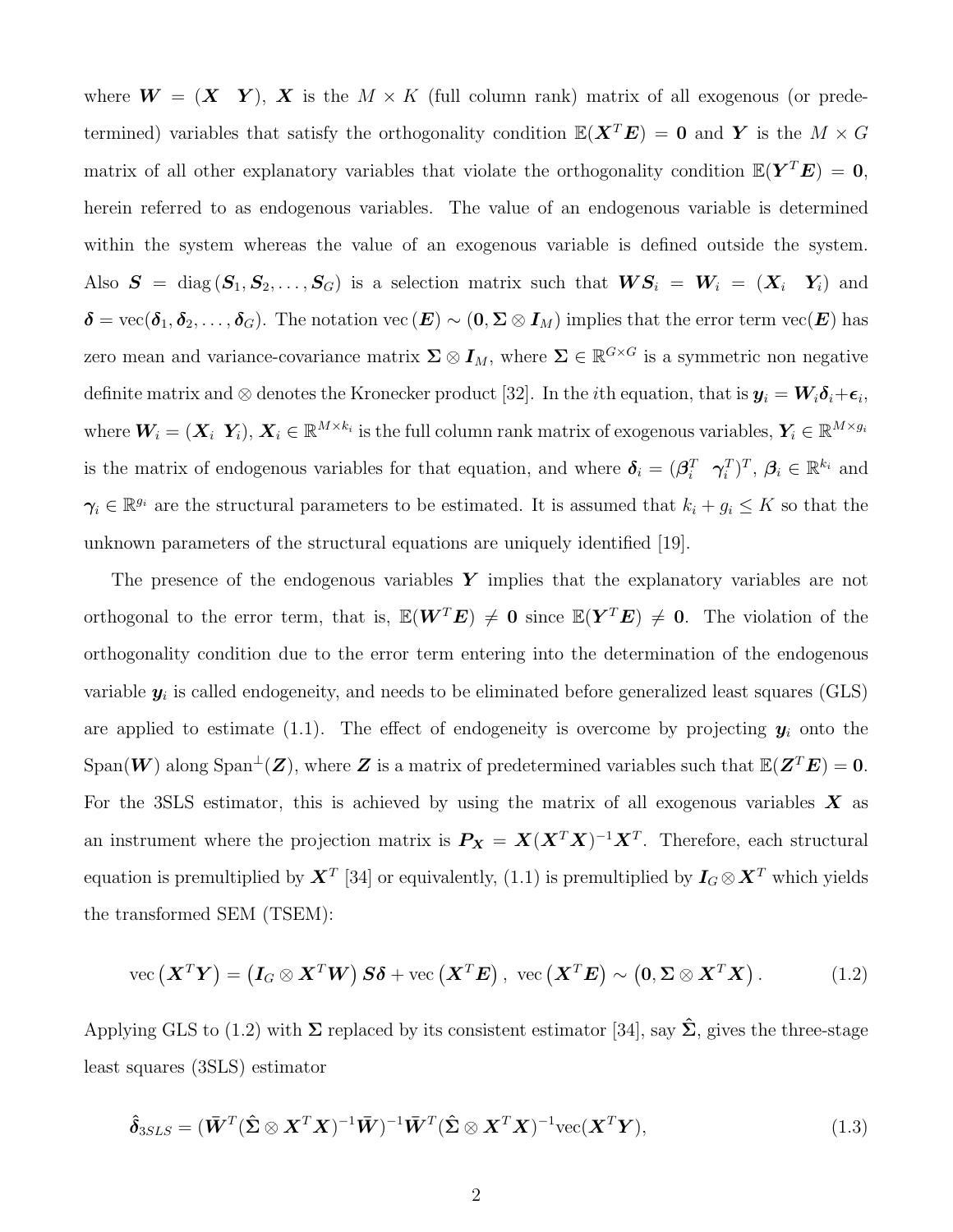where  $\bar{W} = (I_G \otimes X^T W) S$  [\[34\]](#page-19-1). The 3SLS estimator [\(1.3\)](#page-1-1) derives from the solution of the generalized linear least squares problem (GLLSP)

argmin  $\bar{\boldsymbol{\delta}},\boldsymbol{V}$  $\left\Vert \boldsymbol{V}\right\Vert _{F}^{2}$  $\int_{F}^{2} \ \ \text{subject to} \ \ \text{vec}\left(\boldsymbol{X}^{T}\boldsymbol{Y}\right)=\left(\boldsymbol{I}_{G} \otimes \boldsymbol{X}^{T} \boldsymbol{W}\right) \boldsymbol{S} \boldsymbol{\delta}+\left(\boldsymbol{\hat{C}} \otimes \boldsymbol{I}_{K}\right) \text{vec}\left(\boldsymbol{X}^{T} \boldsymbol{V}\right),$ where  $\hat{\Sigma} = \hat{C}\hat{C}^T$  is the Cholesky decomposition,  $V \sim (0, I_K)$  is such that  $E = V\hat{C}^T$  and  $\lVert \cdot \rVert_F$ denotes the Frobenius norm [\[21,](#page-18-1) [25\]](#page-19-2).

Large-scale SEMs are intractable to employ due to their multivariate structure, whereas their implementation becomes further burdensome when they have to be estimated recursively. This is an essential procedure when dealing with big data sets, in window estimation and when there is structural change in the SEM [\[12,](#page-18-2) [15,](#page-18-3) [27,](#page-19-3) [30,](#page-19-4) [33\]](#page-19-5). The recursive estimation of the SEM entails the repeated updating of previous estimates, whereby they can absorb additional observations, while avoiding the use of the entire high dimensional data set. That is, when new data are acquired, a recursive procedure will obtain the 3SLS estimator of the augmented SEM

$$
\text{vec}\begin{pmatrix} \boldsymbol{Y} \\ \boldsymbol{Y}_u \end{pmatrix} = \left(\boldsymbol{I}_G \otimes \begin{pmatrix} \boldsymbol{W} \\ \boldsymbol{W}_u \end{pmatrix}\right) \boldsymbol{S} \boldsymbol{\delta}^U + \text{vec}\begin{pmatrix} \boldsymbol{E} \\ \boldsymbol{E}_u \end{pmatrix}, \quad \text{vec}\begin{pmatrix} \boldsymbol{E} \\ \boldsymbol{E}_u \end{pmatrix} \sim (\boldsymbol{0}, \boldsymbol{\Sigma} \otimes \boldsymbol{I}_{M+M_u}), \tag{1.4}
$$

without processing the entire system afresh but by utilizing previous computations. To derive the 3SLS estimator of the augmented SEM, requires premultiplying [\(1.4\)](#page-2-0) by  $I_G \otimes (\mathbf{X}^T \ \mathbf{X}_u^T)$  and then solving the GLLSP

$$
\operatornamewithlimits{argmin}_{\boldsymbol\delta^U,\boldsymbol V,\boldsymbol V_u}\|\boldsymbol V\|_F^2+\|\boldsymbol V_u\|_F^2\quad\text{subject to}\\ \operatornamewithlimits{vec}\left(\boldsymbol X^T\boldsymbol Y+\boldsymbol X_u^T\boldsymbol Y_u\right)=\left(\boldsymbol I_G\otimes\left(\boldsymbol X^T\boldsymbol W+\boldsymbol X_u^T\boldsymbol W_u\right)\right)\boldsymbol S\boldsymbol \delta^U+\left(\boldsymbol{\hat C}\otimes \boldsymbol I_K\right)\operatorname{vec}\left(\boldsymbol X^T\boldsymbol V+\boldsymbol X_u^T\boldsymbol V_u\right).
$$

<span id="page-3-1"></span>The problem of re-estimating linear models after adding (updating) or removing (downdating) observations has already been addressed [\[6,](#page-17-0) [11,](#page-18-4) [13,](#page-18-5) [14,](#page-18-6) [16,](#page-18-7) [17,](#page-18-8) [26,](#page-19-6) [29,](#page-19-7) [33\]](#page-19-5). Methods had previously been proposed for the effective estimation of the SEM [\[1,](#page-17-1) [6,](#page-17-0) [8,](#page-18-9) [18,](#page-18-10) [20\]](#page-18-11), however, the sequential derivation of the 3SLS estimator for large-scale SEMs has not, previously, been considered.

<span id="page-3-0"></span>Herein, the problem of recursively estimating the SEM to add the effect of new or delete the effect of old (obsolete) data points is thoroughly investigated. A theoretical pseudo SEM is developed which has the same 3SLS solution as the modified SEM when estimated afresh. Specifically the proposed method entails a double updating of the original SEM. The first update incorporates the new observations and the second update eliminates the endogeneity that stems from these new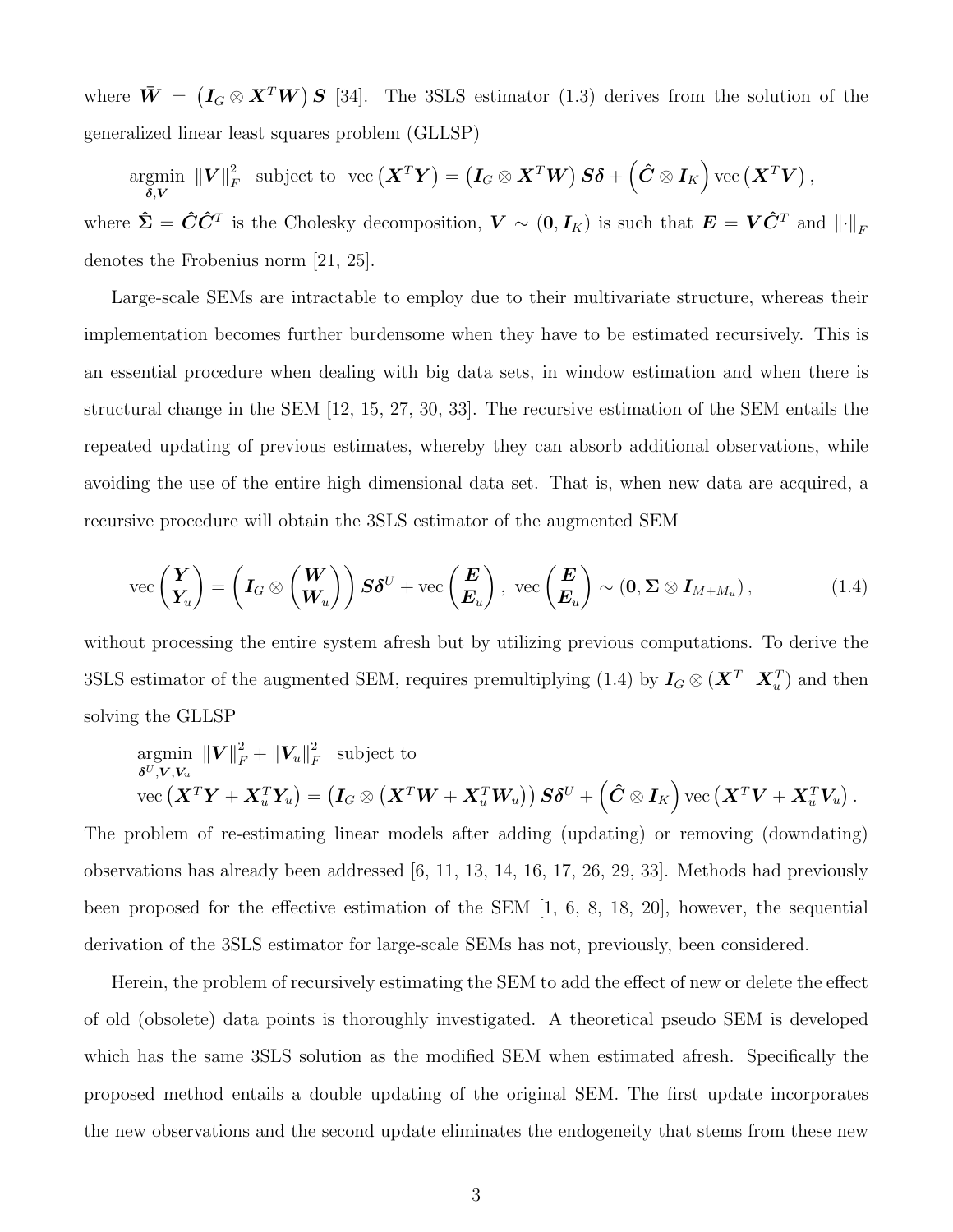<span id="page-4-2"></span><span id="page-4-1"></span>observations. This is a challenging issue in the estimation of the SEM and is especially difficult when the model is estimated recursively. The new method removes the endogeneity by adding imaginary (complex) data. This creates a SEM that has a non positive definite dispersion matrix. Nonetheless, the estimation of this theoretical model does not use complex arithmetic. The advantages of the new method is numerical accuracy for the estimates and computational efficiency. They are achieved by implementing orthogonal and hyperbolic transformations, by exploiting the sparsity of the pseudo SEM and by utilizing the previous computations that have provided the estimates of the original model. However, hyperbolic transformations are known to encounter difficulties in terms of stability in the presence of ill conditioned problems. Prudent implementation of hyperbolic transformations can improve the stability of the downdating procedure [\[3,](#page-17-2) [4,](#page-17-3) [23,](#page-19-8) [24\]](#page-19-9). Also, applying a sequence of simultaneous updates and downdates has been shown to be relationally stable following careful application of hyperbolic transformations as discussed in [\[2,](#page-17-4) [31\]](#page-19-10).

<span id="page-4-4"></span><span id="page-4-3"></span>The next section provides a summary of how to derive the 3SLS estimator using the QR decomposition while avoiding the inversion of the large covariance matrix of the SEM. These preliminary results are needed for setting up the background of the recursive method. In Section [3](#page-4-0) the new theoretical pseudo SEM for the recursive estimation of the SEM is proposed. The estimator of the model and the corresponding iterative 3SLS estimator are derived. In Section [4](#page-12-0) the downdating problem of deleting observations from the SEM is solved. Section [5](#page-14-0) employs the proposed recursive method for the estimation of a large-scale macroeconomic model. Finally, Section [6](#page-16-0) concludes.

#### <span id="page-4-5"></span>2. Numerical estimation of the SEM

In order to derive efficiently the 3SLS estimator of the SEM, orthogonal transformations are used [\[1\]](#page-17-1). Let the QR decomposition (QRD) of  $X$  be given by

$$
\boldsymbol{Q}^T\begin{pmatrix} \boldsymbol{X} & \boldsymbol{Y} \end{pmatrix} = \begin{pmatrix} \boldsymbol{R}_{11} & \boldsymbol{R}_{12} \\ \boldsymbol{0} & \boldsymbol{R}_{22} \end{pmatrix} = \begin{pmatrix} \boldsymbol{R}_A \\ \boldsymbol{R}_B \end{pmatrix}, \quad \boldsymbol{Q} = \begin{pmatrix} \boldsymbol{Q}_A & \boldsymbol{Q}_B \end{pmatrix}, \tag{2.1}
$$

<span id="page-4-0"></span>where  $Q \in \mathbb{R}^{M \times M}$  is orthogonal and  $R_{11} \in \mathbb{R}^{K \times K}$  is upper triangular and non singular. Using the latter, the TSEM [\(1.2\)](#page-1-0) is now written as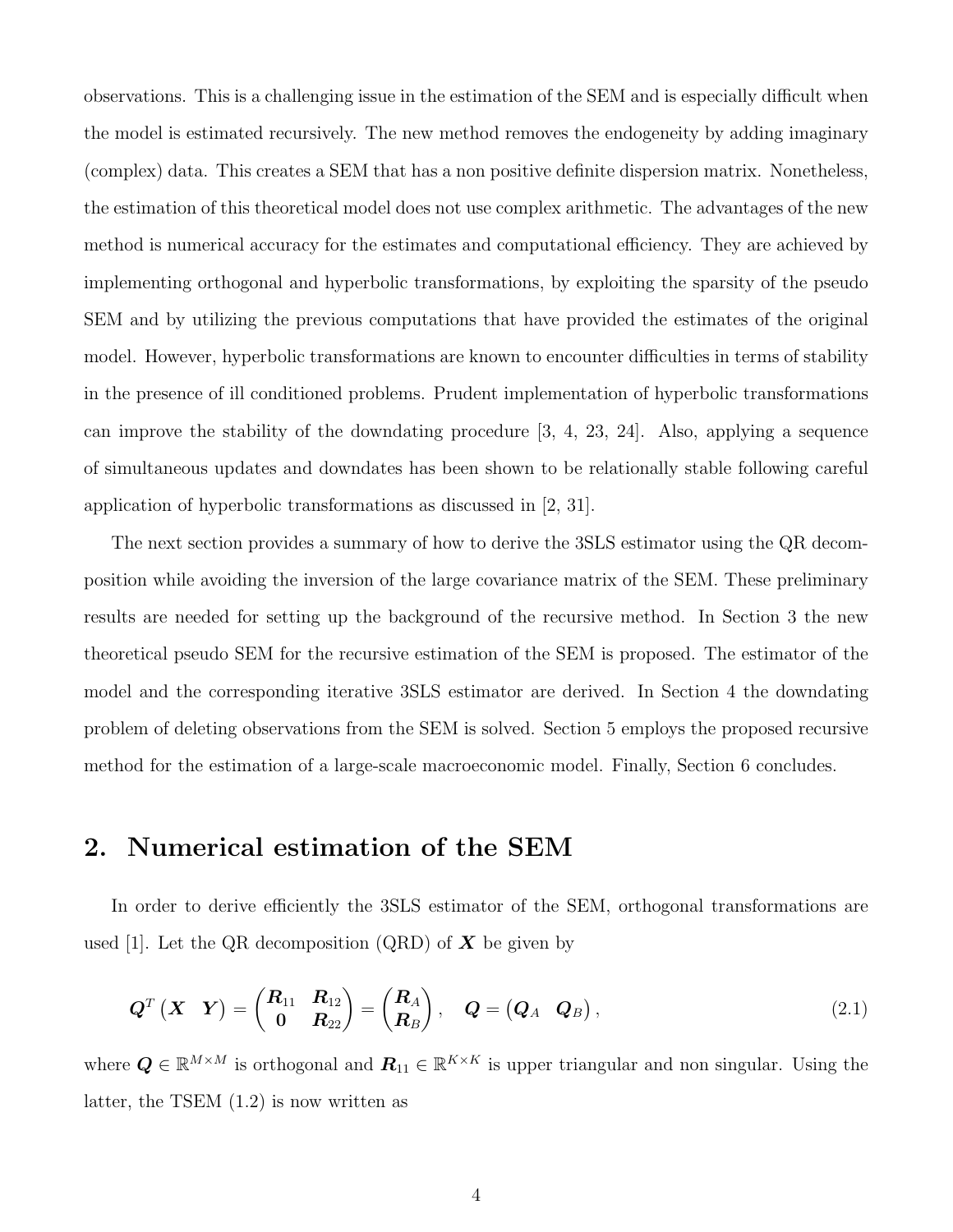$$
\text{vec}\left(\boldsymbol{R}_{12}\right) = \left(\boldsymbol{I}_G \otimes \boldsymbol{R}_A\right) \boldsymbol{S} \boldsymbol{\delta} + \text{vec}\left(\boldsymbol{\bar{E}}\right), \quad \text{vec}\left(\boldsymbol{\bar{E}}\right) \sim \left(\boldsymbol{0}, \boldsymbol{\Sigma} \otimes \boldsymbol{I}_K\right),\tag{2.2}
$$

where  $\bar{E} = Q_A^T E$  [\[1,](#page-17-1) [20\]](#page-18-11). Observe that the dispersion matrix has been simplified to  $\Sigma \otimes I_K$  and the dimensions of the model have been reduced. The 3SLS estimator in [\(1.3\)](#page-1-1) is obtained if the method of GLS is applied to [\(2.2\)](#page-4-1) and  $\Sigma$  is replaced by  $\hat{\Sigma}$ , or equivalently from the solution of the GLLSP

<span id="page-5-4"></span>
$$
\underset{\boldsymbol{\delta}, \bar{\boldsymbol{V}}}{\text{argmin}} \|\bar{\boldsymbol{V}}\|_{F}^{2} \text{ subject to } \text{vec}(\boldsymbol{R}_{12}) = (\boldsymbol{I}_{G} \otimes \boldsymbol{R}_{A}) \boldsymbol{S} \boldsymbol{\delta} + (\hat{\boldsymbol{C}} \otimes \boldsymbol{I}_{K}) \text{vec}(\bar{\boldsymbol{V}}), \qquad (2.3)
$$

where  $\bar{V} \sim (0, I_K)$  is such that  $\bar{E} = \bar{V}\hat{C}^T$ . In the case of singular or ill conditioned  $\hat{\Sigma}$ , the method of GLLSP allows the estimation of the SEM and provides accurate results.

<span id="page-5-2"></span>For simplicity, herein, it will be assumed that  $\hat{\Sigma}$  is non singular. For the solution of the GLLSP [\(2.3\)](#page-4-2) compute the generalized QR decomposition (GQRD) of  $(I_G \otimes R_A)$  S and  $(\hat{C} \otimes I_K)$ , that is,

<span id="page-5-0"></span>
$$
\tilde{\boldsymbol{Q}}^{T}\left(\left(\boldsymbol{I}_{G}\otimes\boldsymbol{R}_{A}\right)\boldsymbol{S}\right)\ \mathrm{vec}\left(\boldsymbol{R}_{12}\right)=\begin{pmatrix}\oplus_{i}\boldsymbol{R}_{i} & \boldsymbol{y}_{A}\\ \boldsymbol{0} & \boldsymbol{y}_{B}\end{pmatrix}\tag{2.4a}
$$

and

$$
\tilde{\boldsymbol{Q}}^T \left( \hat{\boldsymbol{C}} \otimes \boldsymbol{I}_K \right) \boldsymbol{P} = \boldsymbol{U} = \begin{pmatrix} \boldsymbol{U}_{11} & \boldsymbol{U}_{12} \\ \boldsymbol{0} & \boldsymbol{U}_{22} \end{pmatrix} \boldsymbol{\kappa}_{\check{K}} - \boldsymbol{\kappa}.
$$
\n(2.4b)

<span id="page-5-3"></span>Here  $\tilde{Q}, P \in \mathbb{R}^{GK \times GK}$  are orthogonal matrices,  $U \in \mathbb{R}^{GK \times GK}$  and  $R_i \in \mathbb{R}^{(k_i+g_i)\times (k_i+g_i)}$  for  $i=$ 1, ..., G are upper triangular and non singular,  $\kappa = \sum_{i=1}^{G} (k_i + g_i)$  and  $\oplus_i$  denotes the direct sum for  $i = 1, \ldots, G$ . Applying the GQRD in  $(2.4a)-(2.4b)$  $(2.4a)-(2.4b)$  to  $(2.3)$  will give the equivalent GLLSP

<span id="page-5-1"></span>
$$
\underset{\tilde{\boldsymbol{v}},\tilde{\boldsymbol{v}},\delta}{\text{argmin}} \,\left\|\begin{pmatrix} \boldsymbol{v}_A \\ \boldsymbol{v}_B \end{pmatrix}\right\|^2 \text{ subject to } \left(\begin{pmatrix} \boldsymbol{y}_A \\ \boldsymbol{y}_B \end{pmatrix} = \begin{pmatrix} \oplus_i \boldsymbol{R}_i \\ \boldsymbol{0} \end{pmatrix} \boldsymbol{\delta} + \begin{pmatrix} \boldsymbol{U}_{11} & \boldsymbol{U}_{12} \\ \boldsymbol{0} & \boldsymbol{U}_{22} \end{pmatrix} \begin{pmatrix} \boldsymbol{v}_A \\ \boldsymbol{v}_B \end{pmatrix}, \tag{2.5}
$$

where  $(\bm{v}_A^T \ \ \bm{v}_B^T) = \text{vec}(\bar{\bm{V}})^T \bm{P}$  and  $\|\cdot\|$  denotes the Euclidean norm. Now observe that  $\bm{v}_B = \bm{U}_{22}^{-1} \bm{y}_B$ and thus,  $v_A$  is set to zero to minimize the argument in  $(2.5)$ . The 3SLS estimator is then given by  $\hat{\boldsymbol{\delta}}_{3SLS} = \left(\oplus_i \boldsymbol{R}_i\right)^{-1} \hat{\boldsymbol{y}}_A$ , where  $\hat{\boldsymbol{y}}_A = \boldsymbol{y}_A - \boldsymbol{U}_{12} \boldsymbol{v}_B$ .

#### 3. Recursively estimating the SEM with new observations

The recursive estimation of a model is a procedure which is equivalent to the problem of updating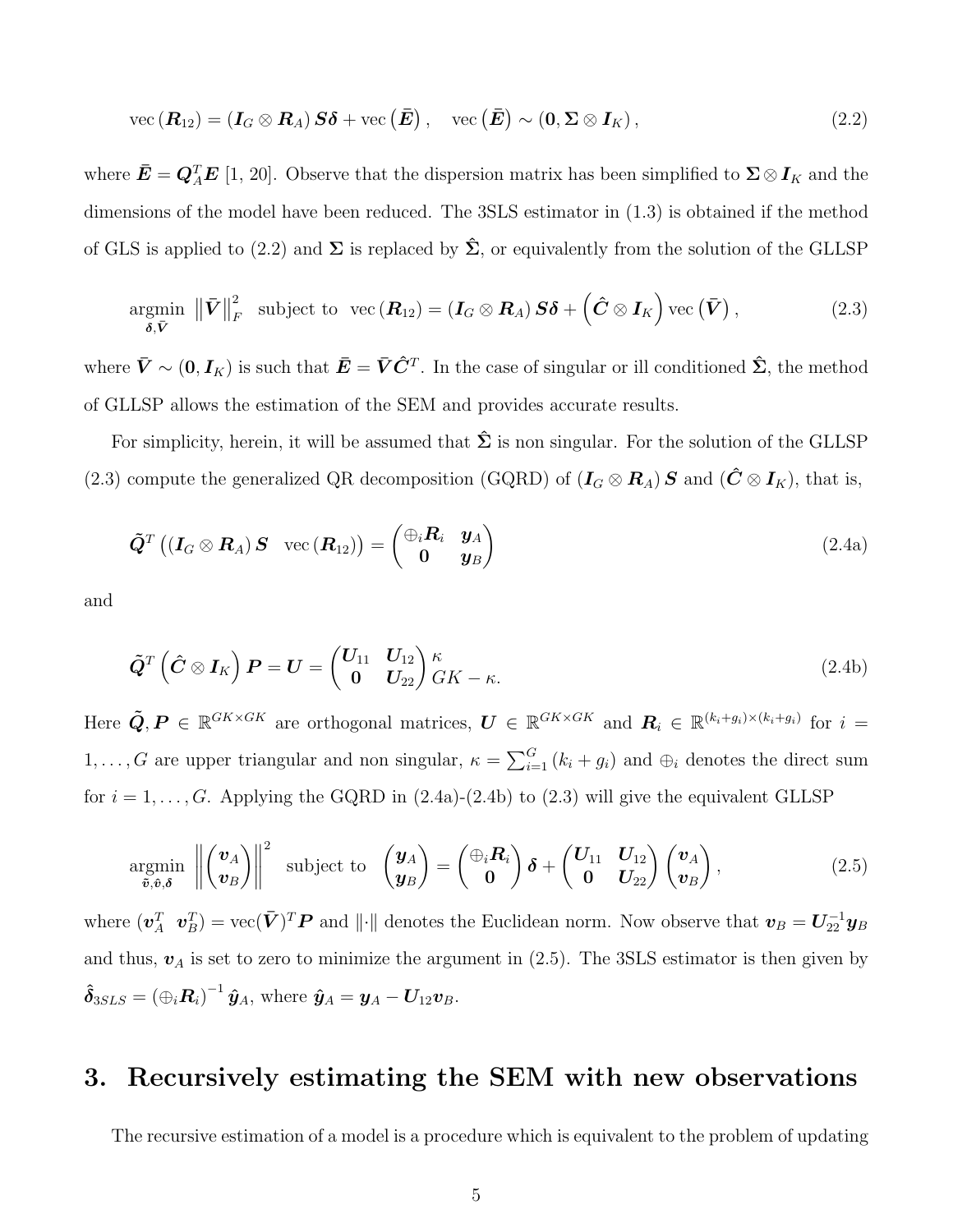a model consecutively when new observations become available. Similarly, when the data set is too large that cannot be accommodated within the computer's memory, then an out-of-core algorithm proceeds sequentially by updating at every step the current model with some extra observations. Assume that  $M_u$  new observations become available and their effect will be added to the model to update the 3SLS estimator. Let the system of structural equations of the new observations be denoted by

<span id="page-6-4"></span>
$$
\text{vec}\left(\boldsymbol{Y}_{u}\right) = \left(\boldsymbol{I}_{G} \otimes \boldsymbol{W}_{u}\right) \boldsymbol{S} \boldsymbol{\delta}_{u} + \text{vec}\left(\boldsymbol{E}_{u}\right), \ \text{vec}\left(\boldsymbol{E}_{u}\right) \sim \left(\boldsymbol{0}, \boldsymbol{\Sigma} \otimes \boldsymbol{I}_{M_{u}}\right),\tag{3.1}
$$

<span id="page-6-0"></span>where  $Y_u, E_u \in \mathbb{R}^{M_u \times G}$ ,  $X_u \in \mathbb{R}^{M_u \times K}$  and  $W_u = (X_u Y_u)$ . Also define

$$
\tilde{\boldsymbol{W}} = \begin{pmatrix} \tilde{\boldsymbol{X}} & \tilde{\boldsymbol{Y}} \end{pmatrix} = \begin{pmatrix} \boldsymbol{W} \\ \boldsymbol{W}_u \end{pmatrix} \text{ and } \tilde{\boldsymbol{E}} = \begin{pmatrix} \boldsymbol{E} \\ \boldsymbol{E}_u \end{pmatrix}.
$$
\n(3.2)

Then the updated SEM to be estimated is given by

$$
\text{vec}\left(\tilde{\boldsymbol{Y}}\right) = \left(\boldsymbol{I}_G \otimes \tilde{\boldsymbol{W}}\right)\boldsymbol{S}\boldsymbol{\delta}^U + \text{vec}\left(\tilde{\boldsymbol{E}}\right), \ \text{vec}\left(\tilde{\boldsymbol{E}}\right) \sim \left(\boldsymbol{0}, \boldsymbol{\Sigma} \otimes \boldsymbol{I}_{M+M_u}\right). \tag{3.3}
$$

In order to eliminate endogeneity, similarly to [\(1.2\)](#page-1-0), premultiply each structural equation with  $\tilde{\bm{X}}^T$ , that is,

<span id="page-6-1"></span>
$$
\text{vec}\left(\tilde{\mathbf{X}}^T\tilde{\mathbf{Y}}\right) = \left(\mathbf{I}_G \otimes \tilde{\mathbf{X}}^T\tilde{\mathbf{W}}\right)\mathbf{S}\boldsymbol{\delta}^U + \text{vec}\left(\tilde{\mathbf{X}}^T\tilde{\mathbf{E}}\right), \ \text{vec}\left(\tilde{\mathbf{X}}^T\tilde{\mathbf{E}}\right) \sim \left(\mathbf{0}, \boldsymbol{\Sigma} \otimes \tilde{\mathbf{X}}^T\tilde{\mathbf{X}}\right), \quad (3.4)
$$

<span id="page-6-2"></span>where  $\tilde{\bm{X}}^T \tilde{\bm{W}} = \bm{X}^T \bm{W} + \bm{X}_u^T \bm{W}_u$ . Analogously to [\(1.3\)](#page-1-1) for [\(1.2\)](#page-1-0), the 3SLS estimator of the updated SEM [\(3.3\)](#page-5-0) is obtained by applying GLS, that is,

$$
\hat{\delta}_{3SLS}^U = \left( \mathbf{S}^T \left( \hat{\mathbf{\Sigma}}^{-1} \otimes \tilde{\mathbf{W}}^T \tilde{\mathbf{X}} (\tilde{\mathbf{X}}^T \tilde{\mathbf{X}})^{-1} \tilde{\mathbf{X}}^T \tilde{\mathbf{W}} \right) \mathbf{S} \right)^{-1} \mathbf{S}^T \text{vec} \left( \tilde{\mathbf{W}}^T \tilde{\mathbf{X}} (\tilde{\mathbf{X}}^T \tilde{\mathbf{X}})^{-1} \tilde{\mathbf{X}}^T \tilde{\mathbf{Y}} \hat{\mathbf{\Sigma}}^{-1} \right). \tag{3.5}
$$

The new theoretical pseudo SEM, which yields the 3SLS estimator in [\(3.5\)](#page-5-1) of the updated observations SEM [\(3.3\)](#page-5-0), is shown in Theorem [1.](#page-6-0) This pseudo SEM is used to recursively derive the 3SLS estimator by exploiting the computations used in solving [\(2.3\)](#page-4-2).

<span id="page-6-3"></span>Theorem 1. *The updated observations 3SLS estimator in [\(3.5\)](#page-5-1) is equivalent to the 3SLS estimator of the pseudo SEM*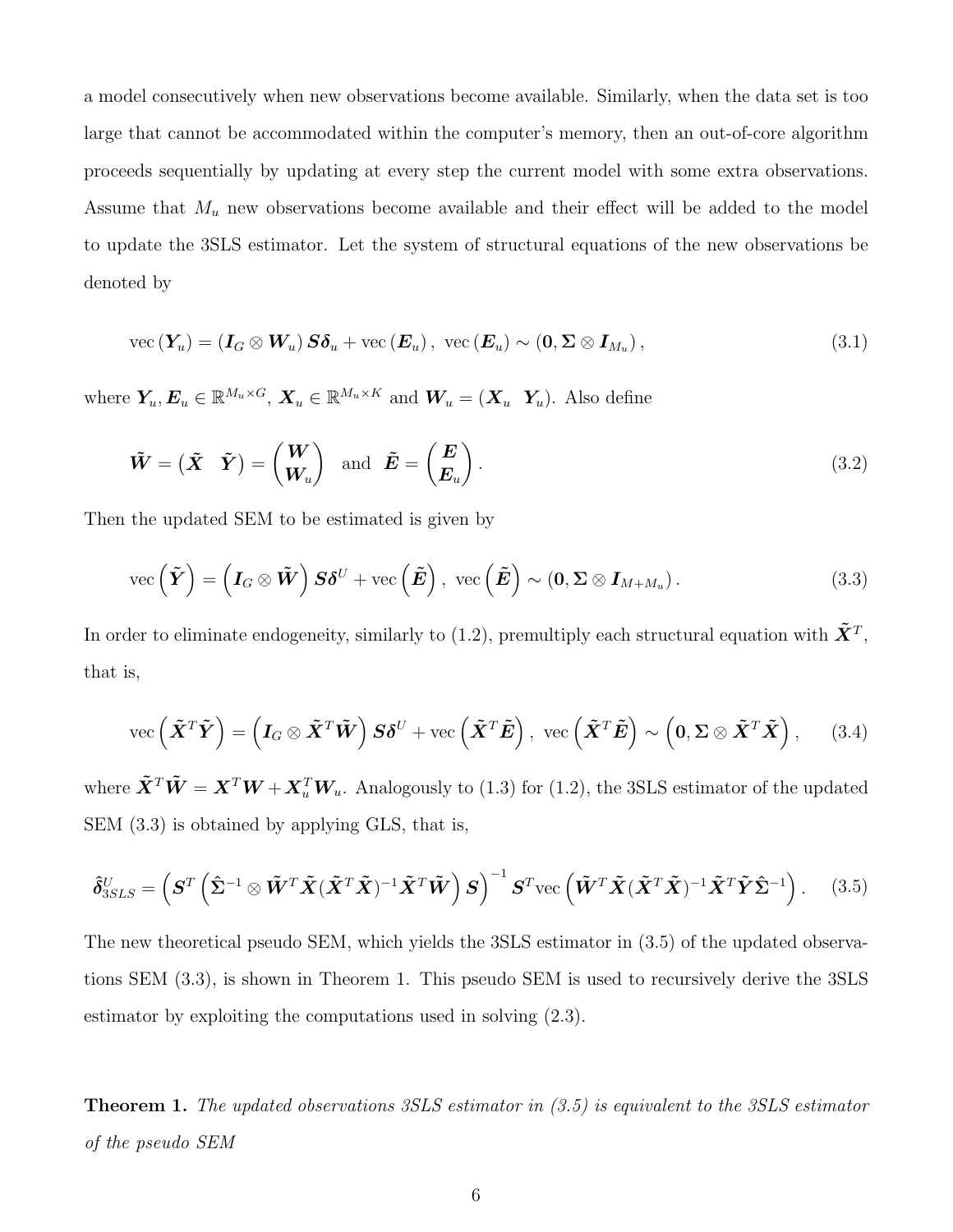<span id="page-7-0"></span>
$$
\begin{pmatrix}\n\text{vec}(\boldsymbol{Y}) \\
\text{vec}(\boldsymbol{Y}_u) \\
\text{vec}(\boldsymbol{i}\tilde{\boldsymbol{R}}_{22})\n\end{pmatrix} = \begin{pmatrix}\nI_G \otimes \boldsymbol{W} \\
I_G \otimes \boldsymbol{W}_u \\
I_G \otimes \boldsymbol{i}\tilde{\boldsymbol{R}}_B\n\end{pmatrix}\nS \delta^U + \begin{pmatrix}\n\text{vec}(\boldsymbol{E}) \\
\text{vec}(\boldsymbol{E}_u) \\
\text{vec}(\boldsymbol{i}\tilde{\boldsymbol{E}})\n\end{pmatrix},
$$
\n
$$
\begin{pmatrix}\n\text{vec}(\boldsymbol{E}) \\
\text{vec}(\boldsymbol{E}_u) \\
\text{vec}(\boldsymbol{i}\tilde{\boldsymbol{E}})\n\end{pmatrix} \sim \begin{pmatrix}\n0 \\
0 \\
0 \\
0\n\end{pmatrix}\n\begin{pmatrix}\n\Sigma \otimes I_M & 0 & 0 \\
0 & \Sigma \otimes I_{M_u} & 0 \\
0 & 0 & -\Sigma \otimes I_{M_u}\n\end{pmatrix},
$$
\n(3.6)

where the instruments to remove endogeneity of the first  $M$  and the  $M_u$  new observations are *matrices*  $\bf{X}$  and  $i\tilde{R}_{22}$ , respectively. Here *i* is the imaginary unit ( $i^2 = -1$ ) and  $\tilde{R}_{22}$ ,  $\tilde{R}_B$  are derived *from the updating QRD (UQRD)*

$$
\begin{pmatrix} \mathbf{Q}_{u_A}^T \\ \mathbf{Q}_{u_B}^T \end{pmatrix} \begin{pmatrix} \mathbf{R}_{11} & \mathbf{R}_{12} \\ \mathbf{X}_u & \mathbf{Y}_u \end{pmatrix} = \begin{pmatrix} \tilde{\mathbf{R}}_{11} & \tilde{\mathbf{R}}_{12} \\ \mathbf{0} & \tilde{\mathbf{R}}_{22} \end{pmatrix} = \begin{pmatrix} \tilde{\mathbf{R}}_A \\ \tilde{\mathbf{R}}_B \end{pmatrix}, \quad \mathbf{Q}_u = \begin{pmatrix} K & M_u \\ \mathbf{Q}_{u_A} & \mathbf{Q}_{u_B} \end{pmatrix}, \tag{3.7}
$$

*where*  $Q_u$  *is orthogonal of order*  $(K + M_u)$ ,  $R_{11}$ ,  $R_{12}$  *are available from* [\(2.1\)](#page-3-0) *and*  $\tilde{R}_{11}$  *is the upper triangular factor from the QRD of*  $\boldsymbol{X}$ *.* 

Proof. *Consider the QRD of* X *in [\(2.1\)](#page-3-0) which gives*

$$
\mathbf{X}^T \mathbf{X} = \mathbf{R}_{11}^T \mathbf{R}_{11} \text{ and } \mathbf{X}^T \mathbf{Y} = \mathbf{R}_{11}^T \mathbf{R}_{12}. \tag{3.8}
$$

*Given that*  $\tilde{R}_{11}$  *is the upper triangular factor from the QRD of*  $\tilde{X}$ *, it follows that* 

$$
\tilde{\mathbf{X}}^T \tilde{\mathbf{X}} = \mathbf{R}_{11}^T \mathbf{R}_{11} + \mathbf{X}_u^T \mathbf{X}_u = \tilde{\mathbf{R}}_{11}^T \tilde{\mathbf{R}}_{11}
$$
\n(3.9)

*and also that*

<span id="page-7-1"></span>
$$
\tilde{\mathbf{X}}^T \tilde{\mathbf{Y}} = \mathbf{R}_{11}^T \mathbf{R}_{12} + \mathbf{X}_u^T \mathbf{Y}_u = \tilde{\mathbf{R}}_{11}^T \tilde{\mathbf{R}}_{12},
$$
\n(3.10)

*where*  $\tilde{\mathbf{X}}$  *and*  $\tilde{\mathbf{Y}}$  *are defined in* [\(3.2\)](#page-5-2)*.* The latter imply the UQRD [\(3.7\)](#page-6-0). Thus, from [\(3.9\)](#page-6-1) and *[\(3.10\)](#page-6-2) it follows that the updated TSEM [\(3.4\)](#page-5-3) is written as*

$$
\text{vec}\left(\boldsymbol{R}_{11}^T\boldsymbol{R}_{12}+\boldsymbol{X}_u^T\boldsymbol{Y}_u\right)=\left(\boldsymbol{I}_G\otimes\left(\boldsymbol{R}_{11}^T\boldsymbol{R}_A+\boldsymbol{X}_u^T\boldsymbol{W}_u\right)\right)\boldsymbol{S}\boldsymbol{\delta}^U+\text{vec}\left(\boldsymbol{R}_{11}^T\bar{\boldsymbol{E}}+\boldsymbol{X}_u^T\boldsymbol{E}_u\right),
$$

*or equivalently as*

$$
\text{vec}\left(\tilde{\boldsymbol{R}}_{12}\right) = \left(\boldsymbol{I}_G \otimes \tilde{\boldsymbol{R}}_A\right) \boldsymbol{S} \boldsymbol{\delta}^U + \text{vec}\left(\tilde{\boldsymbol{E}}\right), \quad \text{vec}\left(\tilde{\boldsymbol{E}}\right) \sim \left(\boldsymbol{0}, \boldsymbol{\Sigma} \otimes \boldsymbol{I}_K\right),\tag{3.11}
$$

where  $\tilde{\tilde{E}} = Q_{u_A}^T \tilde{E}$ . The GLS estimator of [\(3.11\)](#page-6-3) gives the 3SLS estimator [\(3.5\)](#page-5-1) of the updated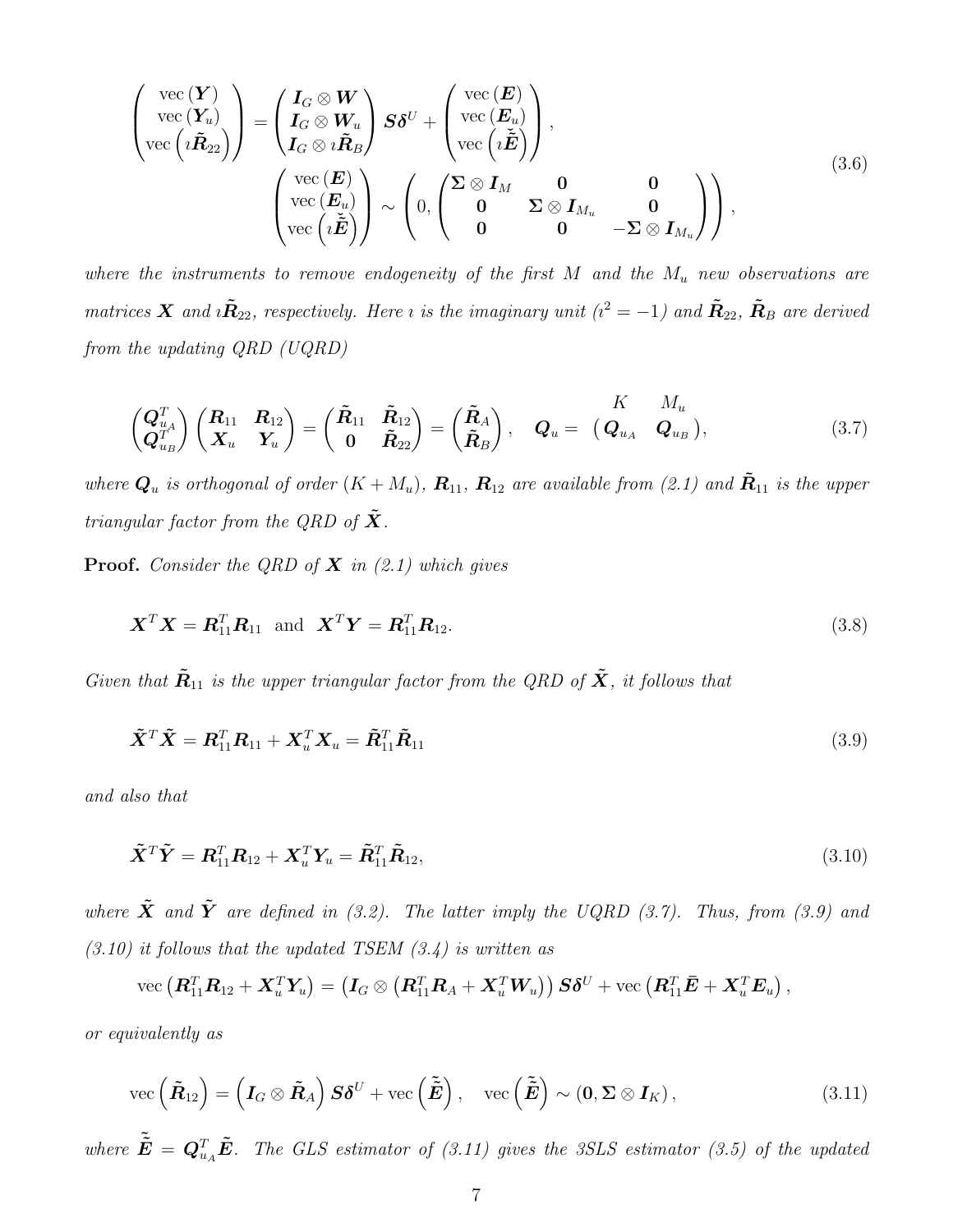*TSEM [\(3.4\)](#page-5-3), that is,*

<span id="page-8-0"></span>
$$
\hat{\delta}_{3SLS}^U = \left( \mathbf{S}^T \left( \hat{\mathbf{\Sigma}}^{-1} \otimes \tilde{\mathbf{R}}_A^T \tilde{\mathbf{R}}_A \right) \mathbf{S} \right)^{-1} \mathbf{S}^T \left( \hat{\mathbf{\Sigma}}^{-1} \otimes \mathbf{I}_{K+G} \right) \text{vec} \left( \tilde{\mathbf{R}}_A^T \tilde{\mathbf{R}}_{12} \right), \tag{3.12}
$$

*where*  $\hat{\Sigma}$  *is the consistent estimator of*  $\Sigma$  *obtained from the 2SLS residuals of the SEM* [\(3.3\)](#page-5-0)*.* 

*Observe now from the 3SLS estimator in [\(3.12\)](#page-7-0) that*

$$
\tilde{\boldsymbol{R}}_A^T \tilde{\boldsymbol{R}}_A = \begin{pmatrix} \tilde{\boldsymbol{R}}_{11}^T \tilde{\boldsymbol{R}}_{11} & \tilde{\boldsymbol{R}}_{11}^T \tilde{\boldsymbol{R}}_{12} \\ \tilde{\boldsymbol{R}}_{12}^T \tilde{\boldsymbol{R}}_{11} & \tilde{\boldsymbol{R}}_{12}^T \tilde{\boldsymbol{R}}_{12} \end{pmatrix},
$$
\n(3.13)

 $where \ \tilde{\bm{R}}_{11}^T \tilde{\bm{R}}_{11}$  and  $\tilde{\bm{R}}_{11}^T \tilde{\bm{R}}_{12}$  are known (see [\(3.9\)](#page-6-1) and [\(3.10\)](#page-6-2)), but  $\tilde{\bm{R}}_{12}^T \tilde{\bm{R}}_{12}$  is unknown and it needs *to be determined. From the UQRD [\(3.7\)](#page-6-0), it holds that*

<span id="page-8-2"></span>
$$
\tilde{\boldsymbol{R}}_{12}=\boldsymbol{Q}_{u_A}^T\begin{pmatrix}\boldsymbol{R}_{12} \\ \boldsymbol{Y_u}\end{pmatrix}
$$

*and also that*

<span id="page-8-1"></span>
$$
\begin{pmatrix} R_{12} \\ Y_u \end{pmatrix} = \begin{pmatrix} Q_{u_A} & Q_{u_B} \end{pmatrix} \begin{pmatrix} \tilde{R}_{12} \\ \tilde{R}_{22} \end{pmatrix},
$$

 $which \text{ imply that } \tilde{\bm{R}}_{12}^T \tilde{\bm{R}}_{12} = \tilde{\bm{Y}}^T \tilde{\bm{X}} (\tilde{\bm{X}}^T \tilde{\bm{X}})^{-1} \tilde{\bm{X}}^T \tilde{\bm{Y}} \text{ and } \tilde{\bm{R}}_{12}^T \tilde{\bm{R}}_{12} = \bm{R}_{12}^T \bm{R}_{12} + \bm{Y}_u^T \bm{Y}_u - \tilde{\bm{R}}_{22}^T \tilde{\bm{R}}_{22},$ *respectively. Now from the latter and [\(3.9\)](#page-6-1) - [\(3.10\)](#page-6-2) it follows that*

$$
\tilde{R}_{A}^{T}\tilde{R}_{A} = \begin{pmatrix}\n\tilde{X}^{T}\tilde{X} & \tilde{X}^{T}\tilde{Y} \\
\tilde{Y}^{T}\tilde{X} & \tilde{Y}^{T}\tilde{X} (\tilde{X}^{T}\tilde{X})^{-1} \tilde{X}^{T}\tilde{Y} \\
= \tilde{W}^{T}\tilde{X}(\tilde{X}^{T}\tilde{X})^{-1}\tilde{X}^{T}\tilde{W} \\
= \begin{pmatrix}\nR_{11}^{T}R_{11} + X_{u}^{T}X_{u} & R_{11}^{T}R_{12} + X_{u}^{T}Y_{u} \\
R_{12}^{T}R_{11} + Y_{u}^{T}X_{u} & R_{12}^{T}R_{12} + Y_{u}^{T}Y_{u} - \tilde{R}_{22}^{T}\tilde{R}_{22}\n\end{pmatrix} \\
= R_{A}^{T}R_{A} + W_{u}^{T}W_{u} - \tilde{R}_{B}^{T}\tilde{R}_{B} \\
= \begin{pmatrix}\nR_{A} \\
W_{u} \\
i\tilde{R}_{B}\n\end{pmatrix}^{H} \Phi \begin{pmatrix}\nR_{A} \\
W_{u} \\
i\tilde{R}_{B}\n\end{pmatrix},
$$
\n(3.14)

where  $\mathbf{\Phi} = \text{diag}(\mathbf{I}_K, \mathbf{I}_{M_u}, -\mathbf{I}_{M_u})$  and  $\left(\cdot\right)^H$  denotes the conjugate transpose of a matrix. Similarly it *can be shown that*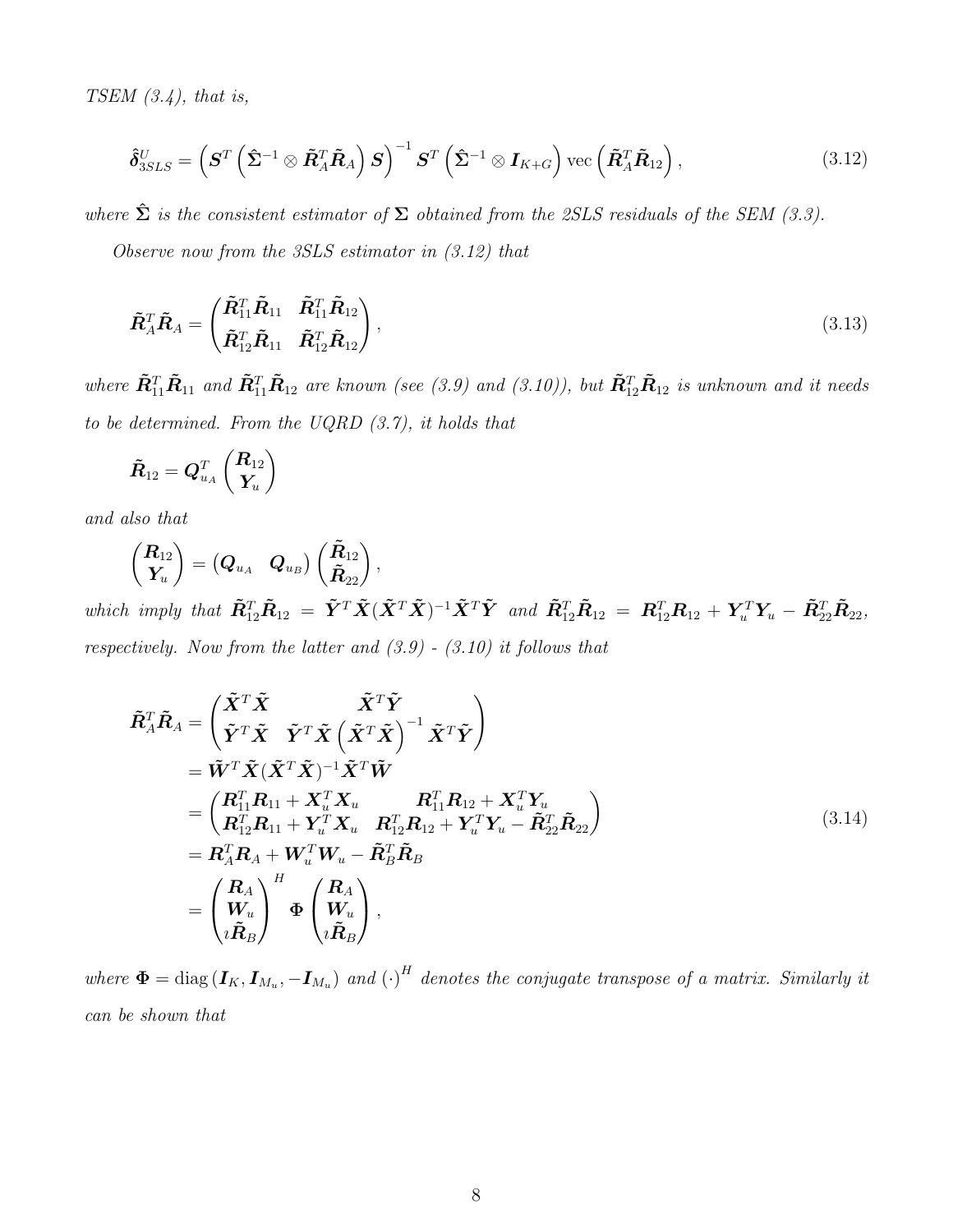<span id="page-9-3"></span>
$$
\tilde{\mathbf{R}}_A^T \tilde{\mathbf{R}}_{12} = \tilde{\mathbf{W}}^T \tilde{\mathbf{X}} (\tilde{\mathbf{X}}^T \tilde{\mathbf{X}})^{-1} \tilde{\mathbf{X}}^T \tilde{\mathbf{Y}} \\
= \begin{pmatrix} \mathbf{R}_A \\ \mathbf{W}_u \\ i \tilde{\mathbf{R}}_B \end{pmatrix}^H \Phi \begin{pmatrix} \mathbf{R}_{12} \\ \mathbf{Y}_u \\ i \tilde{\mathbf{R}}_{22} \end{pmatrix} .
$$
\n(3.15)

*Then substituting [\(3.14\)](#page-7-1) and [\(3.15\)](#page-8-0) into [\(3.12\)](#page-7-0), the 3SLS estimator in [\(3.5\)](#page-5-1) is given by*

$$
\hat{\delta}_{3SLS}^{U} = \left( \boldsymbol{S}^{T} \begin{pmatrix} \boldsymbol{I}_{G} \otimes \boldsymbol{R}_{A} \\ \boldsymbol{I}_{G} \otimes \boldsymbol{W}_{u} \\ \boldsymbol{I}_{G} \otimes \boldsymbol{i} \tilde{\boldsymbol{R}}_{B} \end{pmatrix}^{H} \begin{pmatrix} \hat{\boldsymbol{\Sigma}} \otimes \boldsymbol{I}_{K} & \boldsymbol{0} & \boldsymbol{0} \\ \boldsymbol{0} & \hat{\boldsymbol{\Sigma}} \otimes \boldsymbol{I}_{M_{u}} & \boldsymbol{0} \\ \boldsymbol{0} & \boldsymbol{0} & -\hat{\boldsymbol{\Sigma}} \otimes \boldsymbol{I}_{M_{u}} \end{pmatrix}^{-1} \begin{pmatrix} \boldsymbol{I}_{G} \otimes \boldsymbol{R}_{A} \\ \boldsymbol{I}_{G} \otimes \boldsymbol{W}_{u} \\ \boldsymbol{I}_{G} \otimes \boldsymbol{i} \tilde{\boldsymbol{R}}_{B} \end{pmatrix}^{-1}
$$

$$
\cdot \boldsymbol{S}^{T} \begin{pmatrix} \boldsymbol{I}_{G} \otimes \boldsymbol{R}_{A} \\ \boldsymbol{I}_{G} \otimes \boldsymbol{W}_{u} \\ \boldsymbol{I}_{G} \otimes \boldsymbol{i} \tilde{\boldsymbol{R}}_{B} \end{pmatrix}^{H} \begin{pmatrix} \hat{\boldsymbol{\Sigma}} \otimes \boldsymbol{I}_{K} & \boldsymbol{0} & \boldsymbol{0} \\ \boldsymbol{0} & \hat{\boldsymbol{\Sigma}} \otimes \boldsymbol{I}_{M_{u}} & \boldsymbol{0} \\ \boldsymbol{0} & \boldsymbol{0} & -\hat{\boldsymbol{\Sigma}} \otimes \boldsymbol{I}_{M_{u}} \end{pmatrix}^{-1} \begin{pmatrix} \text{vec}(\boldsymbol{R}_{12}) \\ \text{vec}(\boldsymbol{Y}_{u}) \\ \text{vec}(\boldsymbol{Y}_{u}) \\ \text{vec}(\boldsymbol{I}_{R22}) \end{pmatrix}, \qquad (3.16)
$$

 $where \ \hat{\boldsymbol{\delta}}^{U}_{3SLS} \ \emph{is the GLS estimator of the TSEM}$ 

$$
\begin{pmatrix}\n\text{vec}(\mathbf{R}_{12}) \\
\text{vec}(\mathbf{Y}_{u}) \\
\text{vec}(\mathbf{R}_{22})\n\end{pmatrix} = \begin{pmatrix}\nI_G \otimes \mathbf{R}_A \\
I_G \otimes \mathbf{W}_u \\
I_G \otimes i\tilde{\mathbf{R}}_B\n\end{pmatrix} \mathbf{S} \delta^U + \begin{pmatrix}\n\text{vec}(\bar{\mathbf{E}}) \\
\text{vec}(\mathbf{E}_u) \\
\text{vec}(\mathbf{E})\n\end{pmatrix},
$$
\n
$$
\begin{pmatrix}\n\text{vec}(\bar{\mathbf{E}}) \\
\text{vec}(\mathbf{E}_u) \\
\text{vec}(\mathbf{E}_u)\n\end{pmatrix} \sim \begin{pmatrix}\n0 & 0 & 0 \\
0 & \Sigma \otimes I_{M_u} & 0 \\
0 & 0 & -\Sigma \otimes I_{M_u}\n\end{pmatrix}.
$$
\n(3.17)

<span id="page-9-0"></span>*The TSEM* [\(3.17\)](#page-8-1) is the SEM [\(3.6\)](#page-6-4) after it has been premultiplied by  $diag(I_G \otimes X^T, I_{2M_u})$  to *eliminate the endogeneity of the first* M *observations. This concludes the proof.*

<span id="page-9-2"></span><span id="page-9-1"></span>The relationships in [\(3.14\)](#page-7-1) and [\(3.15\)](#page-8-0) prove that the 3SLS estimators in [\(3.5\)](#page-5-1) and [\(3.16\)](#page-8-2) are identical and hence Theorem [1](#page-6-0) guarantees the equivalence of the proposed pseudo SEM [\(3.6\)](#page-6-4) with the updated SEM in [\(3.3\)](#page-5-0). Equivalently the latter shows that the GLS estimators of the TSEM [\(3.4\)](#page-5-3) and model [\(3.17\)](#page-8-1), which are both free of endogeneity, are equivalent. Furthermore, note that the effect of the third block of rows in [\(3.6\)](#page-6-4) is to eliminate the endogeneity arising from the observations added in the model. This means that once endogeneity has been eliminated in [\(3.6\)](#page-6-4), that is, [\(3.17\)](#page-8-1) is derived, its GLS estimator can be computed efficiently. Namely, the numerically accurate method of GLLSP (see [\(2.3\)](#page-4-2)-[\(2.5\)](#page-4-5)) is applied. Moreover, previous computations are utilized. Therefore, the computational cost is reduced.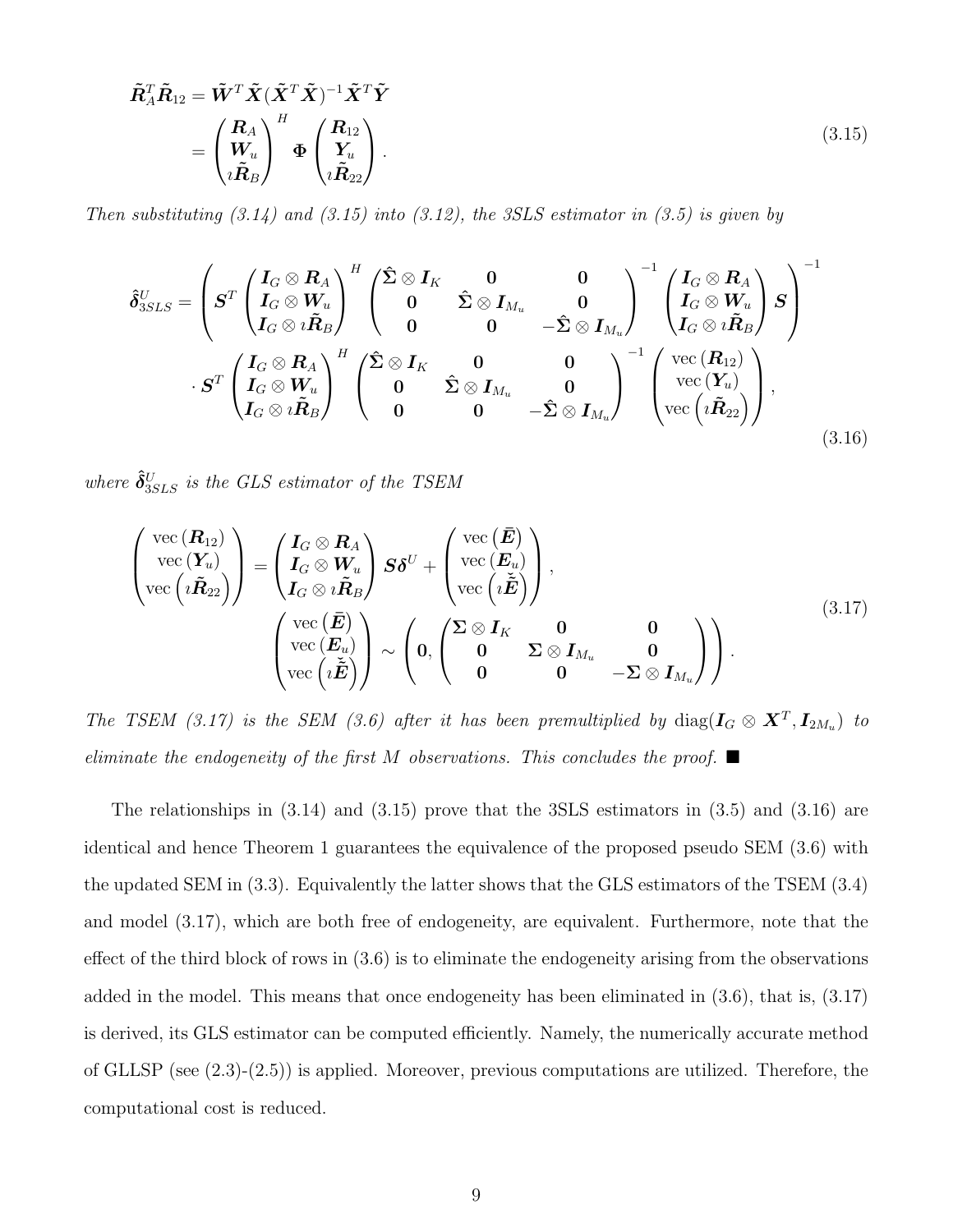#### 3.1 Deriving the 3SLS estimator of the pseudo SEM

For the efficient computation of the 3SLS estimator in [\(3.16\)](#page-8-2), the proposed transformed model in [\(3.17\)](#page-8-1) is reformulated to the equivalent GLLSP, that is,

<span id="page-10-0"></span>
$$
\operatorname*{argmin}_{\bar{\boldsymbol{V}}, \boldsymbol{V}_u, \hat{\boldsymbol{V}}_u, \boldsymbol{\delta}^U} \left( \left\| \text{vec}(\bar{\boldsymbol{V}}) \right\|_F^2 + \left\| \text{vec}(\boldsymbol{V}_u) \right\|_F^2 - \left\| \text{vec}(\hat{\boldsymbol{V}}_u) \right\|_F^2 \right) \text{ subject to } \\ \left( \begin{matrix} \text{vec}(\boldsymbol{R}_{12}) \\ \text{vec}(\boldsymbol{Y}_u) \\ \text{vec}(\boldsymbol{R}_{22}) \end{matrix} \right) = \left( \begin{matrix} \boldsymbol{I}_G \otimes \boldsymbol{R}_A \\ \boldsymbol{I}_G \otimes \boldsymbol{W}_u \\ \boldsymbol{I}_G \otimes \boldsymbol{i\tilde{R}_B} \end{matrix} \right) \boldsymbol{S} \boldsymbol{\delta}^U + \left( \begin{matrix} \boldsymbol{\hat{C}} \otimes \boldsymbol{I}_K & \boldsymbol{0} & \boldsymbol{0} \\ \boldsymbol{0} & \boldsymbol{\hat{C}} \otimes \boldsymbol{I}_{M_u} & \boldsymbol{0} \\ \boldsymbol{0} & \boldsymbol{0} & \boldsymbol{\hat{C}} \otimes \boldsymbol{I}_{M_u} \end{matrix} \right) \left( \begin{matrix} \text{vec}(\bar{\boldsymbol{V}}) \\ \text{vec}(\boldsymbol{V}_u) \\ \text{vec}(\boldsymbol{V}_u) \end{matrix} \right).
$$

Assume that the solution of the GLLSP [\(2.3\)](#page-4-2), for obtaining the 3SLS estimator of [\(1.1\)](#page-0-1), is available. Employing the GQRD [\(2.4\)](#page-4-4), yields the equivalent GLLSP

<span id="page-10-2"></span>
$$
\underset{\mathbf{v}_{A}, \mathbf{v}_{B}, \mathbf{V}_{u}, \hat{\mathbf{v}}_{u}, \delta^{U}}{\operatorname{argmin}} \left( \|\mathbf{v}_{A}\|^{2} + \|\mathbf{v}_{B}\|^{2} + \|\mathbf{V}_{u}\|_{F}^{2} - \left\|\hat{\mathbf{V}}_{u}\right\|_{F}^{2} \right) \text{ subject to}
$$
\n
$$
\begin{pmatrix}\n\mathbf{y}_{A} \\
\mathbf{y}_{B} \\
\operatorname{vec}(\mathbf{Y}_{u}) \\
\operatorname{vec}(i\tilde{\mathbf{R}}_{22})\n\end{pmatrix} = \begin{pmatrix}\n\oplus_{i} \mathbf{R}_{i} \\
0 \\
(I_{G} \otimes \mathbf{W}_{u})\mathbf{S} \\
(I_{G} \otimes i\tilde{\mathbf{R}}_{B})\mathbf{S}\n\end{pmatrix} \delta^{U} + \begin{pmatrix}\nU_{11} & U_{12} & 0 & 0 \\
0 & U_{22} & 0 & 0 \\
0 & 0 & \hat{C} \otimes I_{M_{u}} & 0 \\
0 & 0 & 0 & \hat{C} \otimes I_{M_{u}}\n\end{pmatrix} \begin{pmatrix}\n\mathbf{v}_{A} \\
\mathbf{v}_{B} \\
\operatorname{vec}(\mathbf{V}_{u}) \\
\operatorname{vec}(\mathbf{v}_{u})\n\end{pmatrix},
$$
\n(3.18)

<span id="page-10-1"></span>where  $\boldsymbol{v}_B = \boldsymbol{U}_{22}^{-1} \boldsymbol{y}_B$  and so the latter reduces to

$$
\underset{\mathbf{v}_{A}, \mathbf{V}_{u}, \hat{\mathbf{v}}_{u}, \delta^{U}}{\operatorname{argmin}} \left( \|\mathbf{v}_{A}\|^{2} + \|\mathbf{V}_{u}\|_{F}^{2} - \left\|\hat{\mathbf{V}}_{u}\right\|_{F}^{2} \right) \text{ subject to}
$$
\n
$$
\begin{pmatrix}\n\hat{\mathbf{y}}_{A} \\
\operatorname{vec}(\mathbf{Y}_{u}) \\
\operatorname{vec}(i\tilde{\mathbf{R}}_{22})\n\end{pmatrix} = \begin{pmatrix}\n\oplus_{i} R_{i} \\
(I_{G} \otimes W_{u}) S \\
(I_{G} \otimes i\tilde{\mathbf{R}}_{B}) S\n\end{pmatrix} \delta^{U} + \begin{pmatrix}\nU_{11} & 0 & 0 \\
0 & \hat{C} \otimes I_{M_{u}} & 0 \\
0 & 0 & \hat{C} \otimes I_{M_{u}}\n\end{pmatrix} \begin{pmatrix}\n\mathbf{v}_{A} \\
\operatorname{vec}(\mathbf{V}_{u}) \\
\operatorname{vec}(i\tilde{\mathbf{V}}_{u})\n\end{pmatrix},
$$
\n(3.19)

where  $\hat{\mathbf{y}}_A = \mathbf{y}_A - \mathbf{U}_{12} \mathbf{v}_B$ . For the solution of [\(3.19\)](#page-9-0) consider the hyperbolic QR decomposition (HQRD)

$$
\tilde{\mathbf{Q}}_u^H \begin{pmatrix} \bigoplus_i \mathbf{R}_i & \hat{\mathbf{y}}_A \\ (\mathbf{I}_G \otimes \mathbf{W}_u) \mathbf{S} & \text{vec}(\mathbf{Y}_u) \\ (\mathbf{I}_G \otimes \iota \tilde{\mathbf{R}}_B) \mathbf{S} & \text{vec}(\iota \tilde{\mathbf{R}}_{22}) \end{pmatrix} = \begin{pmatrix} \bigoplus_i \tilde{\mathbf{R}}_i & \tilde{\mathbf{y}}_A \\ \mathbf{0} & \tilde{\mathbf{y}}_B \\ \mathbf{0} & \iota \tilde{\mathbf{y}}_C \end{pmatrix}
$$
(3.20a)

and the RQ decomposition (RQD)

$$
\tilde{Q}_{u}^{H} \begin{pmatrix} U_{11} & 0 & 0 \\ 0 & \hat{C} \otimes I_{M_{u}} & 0 \\ 0 & 0 & \hat{C} \otimes I_{M_{u}} \end{pmatrix} \tilde{P} = \tilde{U} = \begin{pmatrix} \tilde{U}_{11} & \tilde{U}_{12} & i \tilde{U}_{13} \\ 0 & \tilde{U}_{22} & i \tilde{U}_{23} \\ 0 & 0 & \tilde{U}_{33} \end{pmatrix}.
$$
 (3.20b)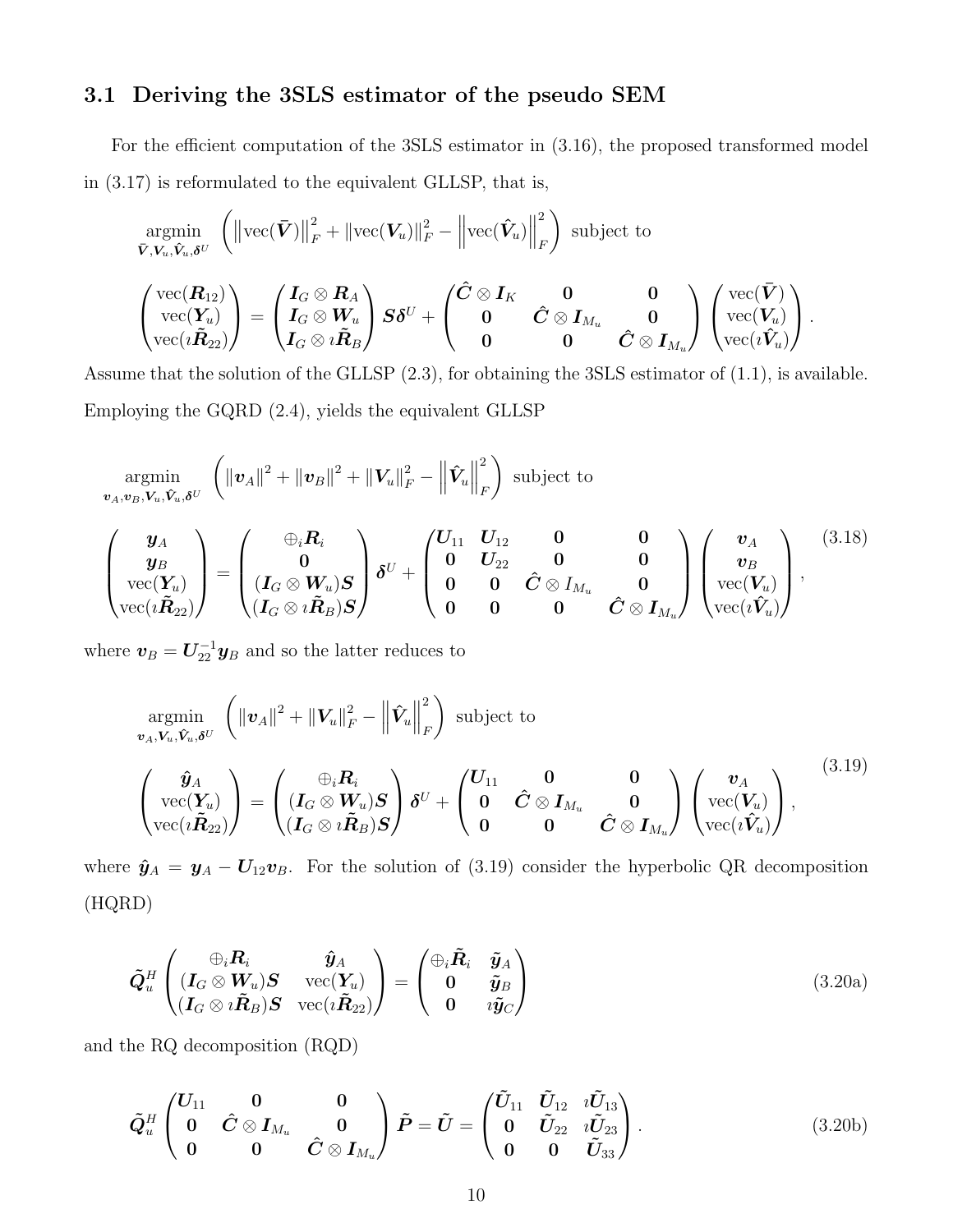<span id="page-11-0"></span>Here  $\tilde{\bm{Q}}_u$  is a  $\tilde{\bm{\Phi}}$ -unitary matrix with respect to the signature matrix  $\tilde{\bm{\Phi}} = \text{diag}(\bm{I}_{\kappa+GM_u}, -\bm{I}_{GM_u}),$  that is,  $\tilde{\mathbf{Q}}_u \tilde{\mathbf{\Phi}} \tilde{\mathbf{Q}}_u^H = \tilde{\mathbf{\Phi}}$  and is defined as the product of K hyperbolic Householder transformations [\[5,](#page-17-5) [22\]](#page-18-12). Also  $\tilde{P}$  is a unitary matrix of order  $(\kappa + 2GM_u)$  and  $\tilde{U} \in \mathbb{C}^{(\kappa+2GM_u)\times(\kappa+2GM_u)}$ ,  $\tilde{R}_i \in \mathbb{R}^{(k_i+g_i)\times(k_i+g_i)}$ for  $i = 1, \ldots, G$ , are upper triangular and non singular. Then the GLLSP [\(3.19\)](#page-9-0) becomes

$$
\operatorname*{argmin}_{\tilde{\boldsymbol{v}}_A, \tilde{\boldsymbol{v}}_B, \tilde{\boldsymbol{v}}_C, \boldsymbol{\delta}^U} \left\| \begin{pmatrix} \tilde{\boldsymbol{v}}_A \\ \tilde{\boldsymbol{v}}_B \\ i \tilde{\boldsymbol{v}}_C \end{pmatrix} \right\|_{h} \text{subject to } \begin{pmatrix} \tilde{\boldsymbol{y}}_A \\ \tilde{\boldsymbol{y}}_B \\ i \tilde{\boldsymbol{y}}_C \end{pmatrix} = \begin{pmatrix} \bigoplus_i \tilde{\boldsymbol{R}}_i \\ 0 \\ 0 \end{pmatrix} \boldsymbol{\delta}^U + \begin{pmatrix} \tilde{\boldsymbol{U}}_{11} & \tilde{\boldsymbol{U}}_{12} & i \tilde{\boldsymbol{U}}_{13} \\ 0 & \tilde{\boldsymbol{U}}_{22} & i \tilde{\boldsymbol{U}}_{23} \\ 0 & 0 & \tilde{\boldsymbol{U}}_{33} \end{pmatrix} \begin{pmatrix} \tilde{\boldsymbol{v}}_A \\ \tilde{\boldsymbol{v}}_B \\ i \tilde{\boldsymbol{v}}_C \end{pmatrix}, \ (3.21)
$$

where  $\|\bm{x}\|_{h} = \bm{x}^{H}\bm{\Psi}\bm{x}$  is the hyperbolic norm of a complex column vector  $\bm{x}$  with respect to the signature matrix  $\Psi$  [\[5,](#page-17-5) [28\]](#page-19-11). Also let

$$
\tilde{\bm{P}}^H \begin{pmatrix} \bm{v}_A \\ \mathrm{vec}(\bm{V}_u) \\ \mathrm{vec}(\imath \tilde{\bm{V}}_u) \end{pmatrix} = \begin{pmatrix} \tilde{\bm{v}}_A \\ \tilde{\bm{v}}_B \\ \imath \tilde{\bm{v}}_C \end{pmatrix}.
$$

It follows that  $\tilde{\boldsymbol{v}}_B$  and  $\tilde{\boldsymbol{v}}_C$  can be obtained from the solution of the triangular system

$$
\begin{pmatrix} \tilde{\mathbf{y}}_B \\ i\tilde{\mathbf{y}}_C \end{pmatrix} = \begin{pmatrix} \tilde{\mathbf{U}}_{22} & i\tilde{\mathbf{U}}_{23} \\ \mathbf{0} & \tilde{\mathbf{U}}_{33} \end{pmatrix} \begin{pmatrix} \tilde{\mathbf{v}}_B \\ i\tilde{\mathbf{v}}_C \end{pmatrix},
$$
\n(3.22)

and  $\tilde{v}_A$  is set to zero in order to minimize the argument in [\(3.21\)](#page-10-0). Hence the updated 3SLS (U3SLS) estimator is given by

$$
\hat{\delta}_{3SLS}^U = \left(\bigoplus_i \tilde{R}_i\right)^{-1} \hat{\tilde{y}}_A,\tag{3.23}
$$

where  $\hat{\tilde{\bm{y}}}_A = \tilde{\bm{y}}_A - \tilde{\bm{U}}_{12}\tilde{\bm{v}}_B + \tilde{\bm{U}}_{13}\tilde{\bm{v}}_C$ .

<span id="page-11-1"></span>The main computational steps of the proposed numerical method for the recursive estimation of the SEM are illustrated in Algorithm [1.](#page-11-0) When the SEM [\(1.1\)](#page-0-1) is updated with new observations for the first time, previous computations from the QRD [\(2.1\)](#page-3-0) and the solution of the GLLSP [\(2.3\)](#page-4-2) are utilized. If new observations become available and the SEM has already been updated by solving the GLLSP [\(3.19\)](#page-9-0), previous computations from the UQRD [\(3.7\)](#page-6-0) and the solution of the GLLSP [\(3.19\)](#page-9-0) are utilized. When observations are sequentially added into the model, the input in the current updating of the model is the output obtained from the previous updating. Therefore, after the first update of the SEM, no data from the original SEM are required. Moreover, in practice, the special sparse structure of the matrices is exploited by employing the computational strategies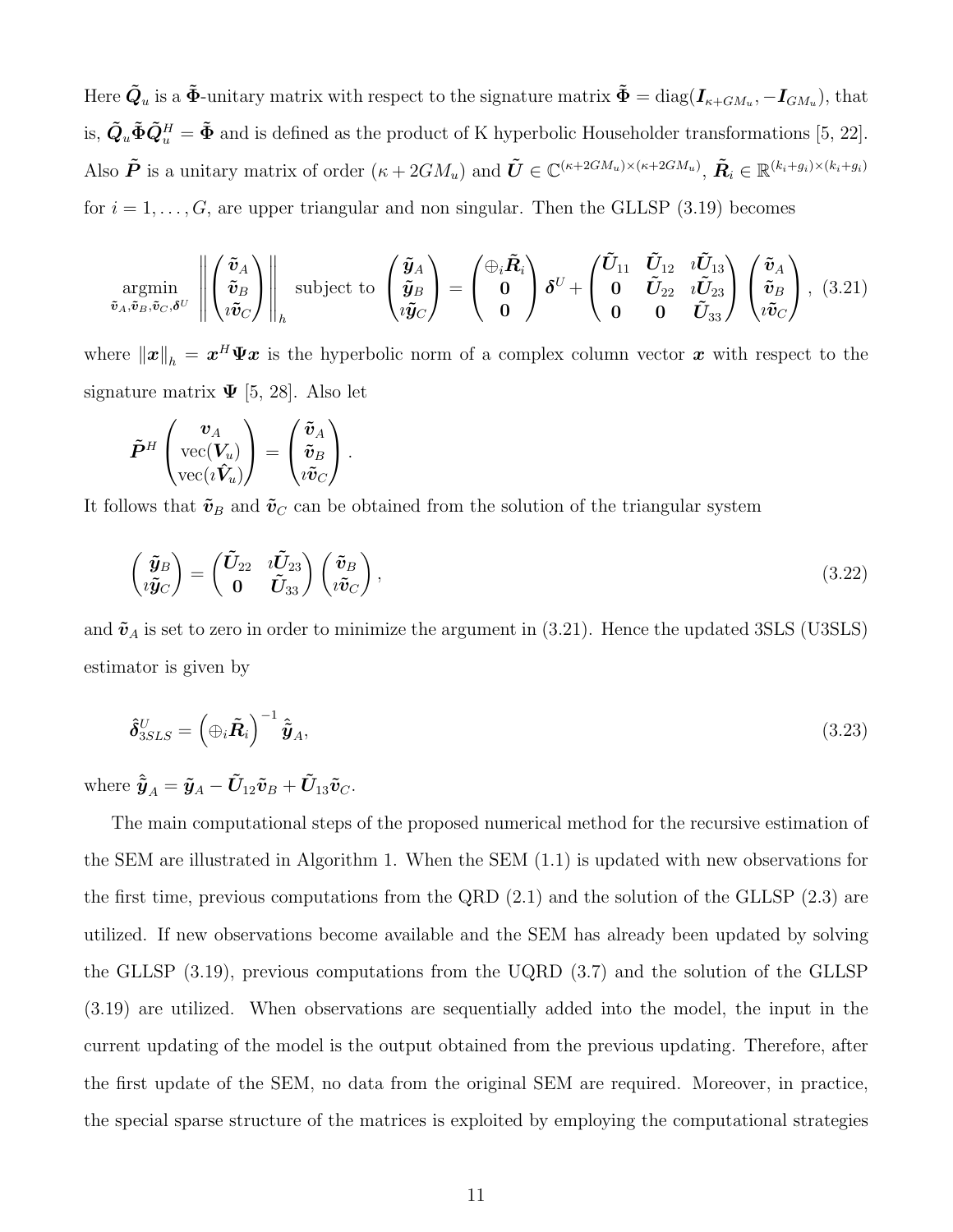<span id="page-12-1"></span>presented in the Appendix.

Algorithm 1 Estimating the USEM [\(3.3\)](#page-5-0) by obtaining the estimator of the pseudo SEM [\(3.17\)](#page-8-1).

1. Given the SEM [\(1.1\)](#page-0-1), estimate the USEM [\(3.3\)](#page-5-0).

- **Input:** The new data added to the model are  $Y_u$ ,  $X_u$  as defined in [\(3.1\)](#page-5-4),  $R_{11}$ ,  $R_{12}$  from the QRD  $(2.1)$ , and also  $\hat{\mathbf{y}}_A, \mathbf{R}_i, i = 1, \ldots, G, \mathbf{U}_{11}$  from the solution of the GLLSP in  $(2.3)$ .
- **Output:** The 3SLS estimator  $\hat{\boldsymbol{\delta}}_{3SLS}^{U}$  in [\(3.23\)](#page-10-1),  $\hat{\boldsymbol{\tilde{y}}}_{A}$ ,  $\tilde{\boldsymbol{R}}_{i}$ ,  $i = 1, \ldots, G$ ,  $\tilde{\boldsymbol{U}}_{11}$ .

#### 2. Repeat updating

**Input:** The new data added to the model are  $Y_u$ ,  $X_u$  as defined in [\(3.1\)](#page-5-4),  $\tilde{R}_{11}$ ,  $\tilde{R}_{12}$  from the UQRD [\(3.7\)](#page-6-0), and also  $\hat{\mathbf{y}}_A$ ,  $\tilde{\mathbf{R}}_i$ ,  $i = 1, ..., G$  and  $\tilde{\mathbf{U}}_{11}$  from the solution of the GLLSP in [\(3.19\)](#page-9-0).

- **Output:** The 3SLS estimator  $\hat{\boldsymbol{\delta}}_{3SLS}^U$  in [\(3.23\)](#page-10-1),  $\tilde{R}_{11}$ ,  $\tilde{R}_{12}$ ,  $\tilde{\hat{y}}_A$ ,  $\tilde{R}_i$ ,  $i = 1, \ldots, G$ ,  $\tilde{U}_{11}$ .
- 3. Compute the updating QRD in [\(3.7\)](#page-6-0).
- <span id="page-12-0"></span>4. Compute the HQRD in [\(3.20a\)](#page-9-1) and the RQD in [\(3.20b\)](#page-9-2).
- 5. Solve the triangular system in [\(3.22\)](#page-10-2).
- 6. Compute  $\hat{\boldsymbol{y}}_A = \tilde{\boldsymbol{y}}_A \tilde{\boldsymbol{U}}_{12}\tilde{\boldsymbol{v}}_B + \tilde{\boldsymbol{U}}_{13}\tilde{\boldsymbol{v}}_C.$
- 7. Solve the triangular system  $(\bigoplus_i \tilde{R}_i) \hat{\delta}_{3SLS}^U = \hat{\tilde{y}}_A$ , for  $\hat{\delta}_{3SLS}^U$ .
- 8. End Repeat Updating

#### 3.2 Iterative recursive 3SLS

Assume that the U3SLS estimator in [\(3.23\)](#page-10-1) has been obtained and the solution of [\(3.19\)](#page-9-0) is available. Now the iterative estimator of the SEM [\(3.3\)](#page-5-0) based on the solution of [\(3.19\)](#page-9-0) needs to be computed so that the estimates for  $\delta^U$  are improved. In order to derive the iterative 3SLS (I3SLS) estimator,  $\Sigma$  is now estimated using the 3SLS residuals, that is,

$$
\text{vec}(\hat{\tilde{\boldsymbol{E}}})=\text{vec}(\tilde{\boldsymbol{Y}})-(\boldsymbol{I}_G\otimes \tilde{\boldsymbol{W}})\boldsymbol{S}\boldsymbol{\hat{\delta}}_{3SLS}^U.
$$

Now  $\hat{\tilde{\boldsymbol{\Sigma}}} = \hat{\boldsymbol{\tilde{E}}}^T \hat{\boldsymbol{\tilde{E}}} / (M + M_u)$  is the updated variance-covariance matrix and  $\hat{\tilde{\boldsymbol{\Sigma}}} = \hat{\boldsymbol{\tilde{C}}}^T \hat{\tilde{\boldsymbol{C}}}$  is the Cholesky decomposition. The GLLSP [\(3.19\)](#page-9-0) is now updated with  $\hat{\tilde{C}}$  taken into account and hence the GLLSP to be solved is given by

<span id="page-12-2"></span>
$$
\operatorname*{argmin}_{\mathbf{v}_{A}, \mathbf{V}_{u}, \mathbf{\hat{V}}_{u}, \delta^{IU}} \left( \|\mathbf{v}_{A}\|^{2} + \|\mathbf{V}_{u}\|_{F}^{2} - \left\|\hat{\mathbf{V}}_{u}\right\|_{F}^{2} \right) \text{ subject to}
$$
\n
$$
\begin{pmatrix} \hat{\mathbf{y}}_{A} \\ \operatorname{vec}(\mathbf{Y}_{u}) \\ \operatorname{vec}(i\tilde{\mathbf{R}}_{22}) \end{pmatrix} = \begin{pmatrix} \bigoplus_{i} \tilde{\mathbf{R}}_{i} \\ (I_{G} \otimes \mathbf{W}_{u})\mathbf{S} \\ (I_{G} \otimes i\tilde{\mathbf{R}}_{B})\mathbf{S} \end{pmatrix} \delta^{IU} + \begin{pmatrix} \tilde{\mathbf{U}}_{11} & \mathbf{0} & \mathbf{0} \\ \mathbf{0} & \tilde{\mathbf{C}} \otimes I_{M_{u}} & \mathbf{0} \\ \mathbf{0} & \mathbf{0} & \tilde{\mathbf{C}} \otimes I_{M_{u}} \end{pmatrix} \begin{pmatrix} \mathbf{v}_{A} \\ \operatorname{vec}(\mathbf{V}_{u}) \\ \operatorname{vec}(i\tilde{\mathbf{V}}_{u}) \end{pmatrix} .
$$
\n(3.24)

<span id="page-12-3"></span>Given that the HQRD in  $(3.20a)$  is available, the RQD in  $(3.20b)$  will be re-computed, that is,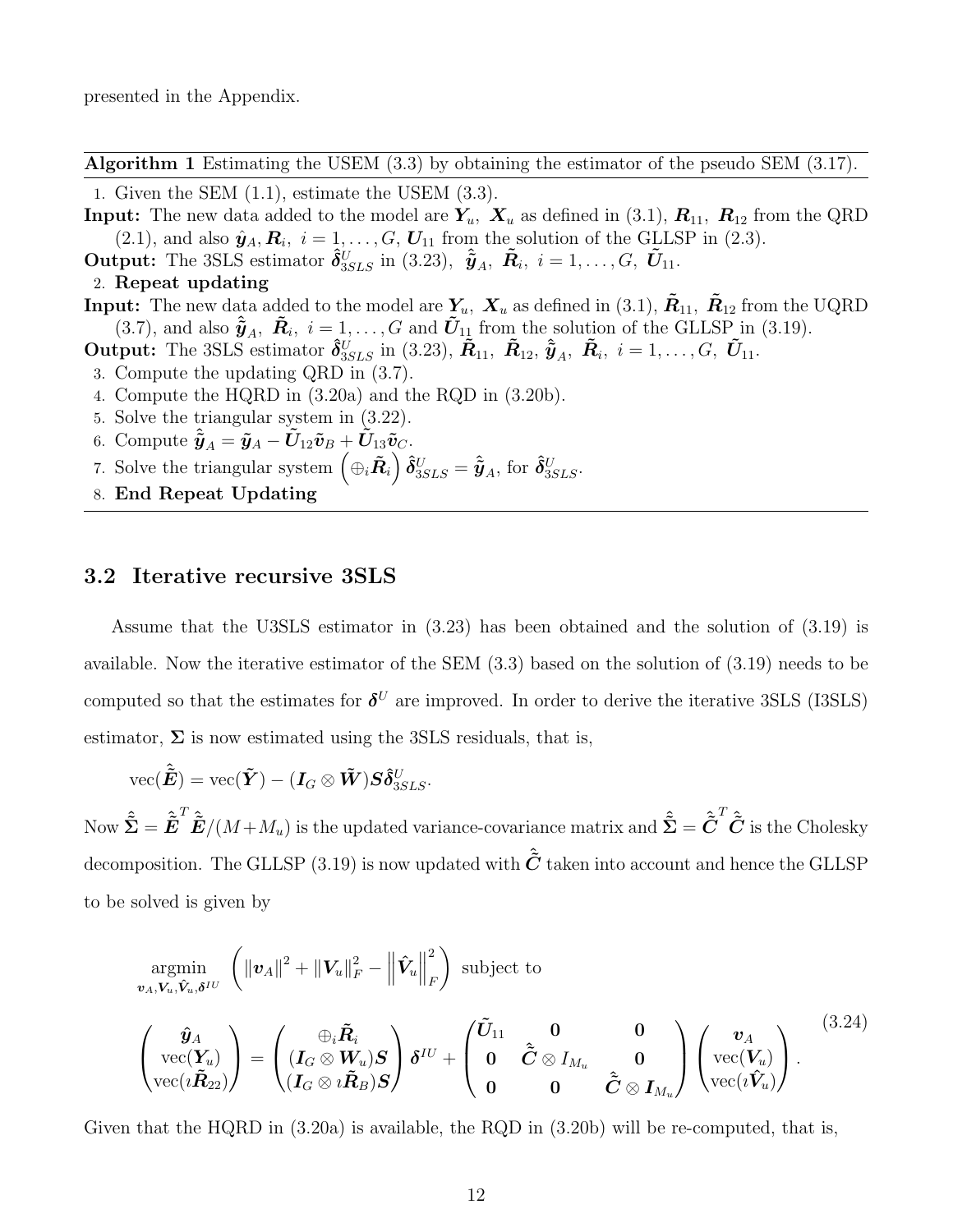<span id="page-13-1"></span>
$$
\tilde{Q}_{u}^{H} \begin{pmatrix} \tilde{U}_{11} & 0 & 0 \\ 0 & \tilde{C} \otimes I_{M_{u}} & 0 \\ 0 & 0 & \tilde{C} \otimes I_{M_{u}} \end{pmatrix} \tilde{\tilde{P}} = \tilde{\tilde{U}} = \begin{pmatrix} \tilde{\tilde{U}}_{11} & \tilde{\tilde{U}}_{12} & \tilde{\tilde{U}}_{13} \\ 0 & \tilde{\tilde{U}}_{22} & \tilde{\tilde{U}}_{23} \\ 0 & 0 & \tilde{\tilde{U}}_{33} \end{pmatrix},
$$
\n(3.25)

where  $\hat{\tilde{P}} \in \mathbb{R}^{(\kappa+2GM_u)\times(\kappa+2GM_u)}$  is a unitary matrix and  $\hat{\tilde{U}} \in \mathbb{C}^{(\kappa+2GM_u)\times(\kappa+2GM_u)}$  is upper triangular and non singular. The transformations in [\(3.25\)](#page-12-1) are applied to [\(3.24\)](#page-11-1). The resulting GLLSP is solved in a way similar to [\(3.21\)](#page-10-0). The iterative procedure is repeated until the estimate for  $\Sigma$  of the previous and the current iteration converge.

#### <span id="page-13-0"></span>4. Estimating the SEM after deleting observations

The downdating of the SEM is the problem of removing the effect of some observations from an existing estimator. Namely, this is the case where rows of data are excluded after the estimation procedure has been completed and hence a reduced observations model has to be estimated. Observations may have to be deleted when they are considered to be old and misleading, when they have been shown to be outliers or for the identification of influential data [\[1,](#page-17-1) [7,](#page-18-13) [11,](#page-18-4) [35\]](#page-19-12).

<span id="page-13-2"></span>Assume that the 3SLS estimator of the SEM [\(1.1\)](#page-0-1) has been computed and then some observations, say  $M_d$ , will be deleted from each structural equation. This means that the 3SLS estimator will have to be re-computed. Without loss of generality, consider that the last  $M_d$  observations will be deleted from each equation and let

$$
Y = \begin{pmatrix} \check{Y} \\ Y_d \end{pmatrix}
$$
,  $X = \begin{pmatrix} \check{X} \\ X_d \end{pmatrix}$  and  $E = \begin{pmatrix} \check{E} \\ E_d \end{pmatrix}$ ,

<span id="page-13-4"></span>where  $\check{Y} \in \mathbb{R}^{(M-M_d)\times G},$   $Y_d \in \mathbb{R}^{M_d\times G}$  and  $X,$   $E$  are partitioned conformably. Also let  $\check{W} = (\check{X} \quad \check{Y})$ . The downdated observations SEM to be estimated is given by

$$
\text{vec}\left(\check{Y}\right) = \left(\mathbf{I}_G \otimes \check{W}\right) S\delta^D + \text{vec}\left(\check{E}\right), \quad \text{vec}\left(\check{E}\right) \sim \left(0, \Sigma \otimes \mathbf{I}_{M-M_d}\right),\tag{4.1}
$$

<span id="page-13-3"></span>which has the downdated 3SLS estimator

$$
\hat{\delta}_{3SLS}^{D} = \left( \mathbf{S}^{T} \left( \hat{\mathbf{\Sigma}}^{-1} \otimes \check{\mathbf{W}}^{T} \check{\mathbf{X}} (\check{\mathbf{X}}^{T} \check{\mathbf{X}})^{-1} \check{\mathbf{X}}^{T} \check{\mathbf{W}} \right) \mathbf{S} \right)^{-1} \mathbf{S}^{T} \text{vec} \left( \check{\mathbf{W}}^{T} \check{\mathbf{X}} (\check{\mathbf{X}}^{T} \check{\mathbf{X}})^{-1} \check{\mathbf{X}}^{T} \check{\mathbf{Y}} \hat{\mathbf{\Sigma}}^{-1} \right). \tag{4.2}
$$

Theorem [2](#page-13-0) presents the theoretical pseudo SEM which is proved to be equivalent to the downdated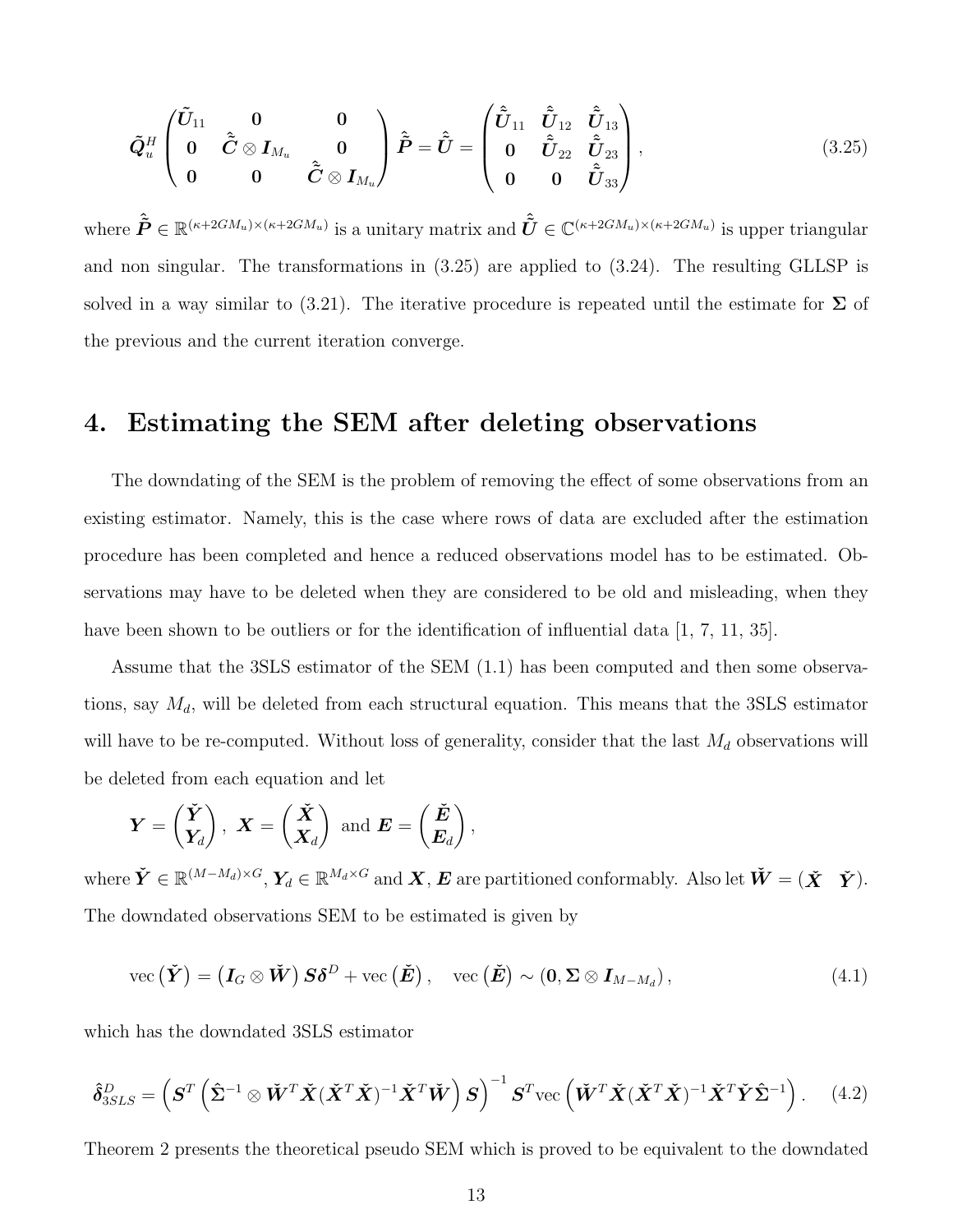SEM [\(4.1\)](#page-12-2). The downdated observations 3SLS estimator in [\(4.2\)](#page-12-3) is then derived recursively.

Theorem 2. *The downdated observations 3SLS estimator in [\(4.2\)](#page-12-3) is equivalent to the 3SLS estimator of the pseudo SEM*

<span id="page-14-1"></span>
$$
\begin{pmatrix}\n\text{vec}(\boldsymbol{X}) \\
\text{vec}(\boldsymbol{i}Y_d) \\
\text{vec}(\boldsymbol{R}_{22})\n\end{pmatrix} = \begin{pmatrix}\nI_G \otimes \boldsymbol{W} \\
I_G \otimes \boldsymbol{i}W_d \\
I_G \otimes \boldsymbol{R}_B\n\end{pmatrix}\n\boldsymbol{S}\boldsymbol{\delta}^D + \begin{pmatrix}\n\text{vec}(\boldsymbol{E}) \\
\text{vec}(\boldsymbol{i}E_d) \\
\text{vec}(\boldsymbol{\tilde{E}}_d)\n\end{pmatrix},
$$
\n
$$
\begin{pmatrix}\n\text{vec}(\boldsymbol{E}) \\
\text{vec}(\boldsymbol{i}E_d) \\
\text{vec}(\boldsymbol{\tilde{E}}_d)\n\end{pmatrix} \sim \begin{pmatrix}\n0 & 0 & 0 \\
0 & -\boldsymbol{\Sigma} \otimes \boldsymbol{I}_{M_d} & 0 \\
0 & 0 & \boldsymbol{\Sigma} \otimes \boldsymbol{I}_{M_d}\n\end{pmatrix},
$$
\n(4.3)

*where* [\(4.3\)](#page-13-1)  $\check{\mathbf{R}}_{22}$  *and*  $\check{\mathbf{R}}_{B}$  *are defined from the HQRD* 

$$
\tilde{\boldsymbol{Q}}^H \begin{pmatrix} \boldsymbol{R}_{11} & \boldsymbol{R}_{12} \\ i \boldsymbol{X}_d & i \boldsymbol{Y}_d \end{pmatrix} = \begin{pmatrix} \check{\boldsymbol{R}}_{11} & \check{\boldsymbol{R}}_{12} \\ \boldsymbol{0} & \check{\boldsymbol{R}}_{22} \end{pmatrix} = \begin{pmatrix} \check{\boldsymbol{R}}_A \\ \check{\boldsymbol{R}}_B \end{pmatrix} . \tag{4.4}
$$

<span id="page-14-2"></span>*Here*  $\check{Q}$  *is*  $\check{\Phi}$ -unitary with respect to the signature matrix  $\check{\Phi} = \text{diag}(\mathbf{I}_K, -\mathbf{I}_{M_d})$ ,  $\mathbf{R}_{11}$ ,  $\mathbf{R}_{12}$  are avail*able from* [\(2.1\)](#page-3-0) and  $\tilde{R}_{11} \in \mathbb{R}^{K \times K}$  is the upper triangular and non singular factor from the QRD of  $\check X$  .

Proof. *The 3SLS estimator in [\(4.2\)](#page-12-3) is the GLS estimator of the TSEM*

vec 
$$
(\check{X}^T\check{Y}) = (I_G \otimes \check{X}^T\check{W}) S\delta^D + \text{vec}(\check{X}^T\check{E}) \cdot \text{vec}(\check{X}^T\check{E}) \sim (0, \Sigma \otimes \check{X}^T\check{X}).
$$
 (4.5)

*after endogeneity has been eliminated in the downdated SEM* [\(4.1\)](#page-12-2)*. It holds that*  $X^T X = \check{X}^T \check{X}$  +  $\boldsymbol{X}_d^T\boldsymbol{X}_d = \boldsymbol{R}_{11}^T\boldsymbol{R}_{11}$  and also that  $\boldsymbol{X}^T\boldsymbol{Y} = \check{\boldsymbol{X}}^T\check{\boldsymbol{Y}} + \boldsymbol{X}_d^T\boldsymbol{Y}_d = \boldsymbol{R}_{11}^T\boldsymbol{R}_{12}$  where they, respectively, give  $\check{\boldsymbol{X}}^T \check{\boldsymbol{X}} = \boldsymbol{R}_{11}^T \boldsymbol{R}_{11} - \boldsymbol{X}_d^T \boldsymbol{X}_d = \check{\boldsymbol{R}}_{11}^T \check{\boldsymbol{R}}_{11}$  and  $\check{\boldsymbol{X}}^T \check{\boldsymbol{Y}} = \boldsymbol{R}_{11}^T \boldsymbol{R}_{12} - \boldsymbol{X}_d^T \boldsymbol{Y}_d = \check{\boldsymbol{R}}_{11}^T \check{\boldsymbol{R}}_{12}$ . The above imply *the HQRD in [\(4.4\)](#page-13-0). The downdated TSEM [\(4.5\)](#page-13-2) is now written as*

$$
\text{vec}\left(\check{\boldsymbol{R}}_{12}\right) = \left(\boldsymbol{I}_G \otimes \check{\boldsymbol{R}}_A\right) \boldsymbol{S} \boldsymbol{\delta}^D + \text{vec}\left(\check{\boldsymbol{E}}\right), \quad \text{vec}\left(\check{\boldsymbol{E}}\right) \sim \left(\boldsymbol{0}, \boldsymbol{\Sigma} \otimes \boldsymbol{I}_K\right). \tag{4.6}
$$

<span id="page-14-0"></span>*Based on the updating of the SEM (see [\(3.14\)](#page-7-1)-[\(3.15\)](#page-8-0)) it follows that*

$$
\tilde{\boldsymbol{R}}_A^T \tilde{\boldsymbol{R}}_A = \begin{pmatrix} \boldsymbol{R}_A \\ i \boldsymbol{W}_d \\ \tilde{\boldsymbol{R}}_B \end{pmatrix}^H \boldsymbol{\Psi} \begin{pmatrix} \boldsymbol{R}_A \\ i \boldsymbol{W}_d \\ \tilde{\boldsymbol{R}}_B \end{pmatrix} \text{ and } \tilde{\boldsymbol{R}}_A^T \tilde{\boldsymbol{R}}_{12} = \begin{pmatrix} \boldsymbol{R}_A \\ i \boldsymbol{W}_d \\ \tilde{\boldsymbol{R}}_B \end{pmatrix}^H \boldsymbol{\Psi} \begin{pmatrix} \boldsymbol{R}_{12} \\ i \boldsymbol{Y}_d \\ \tilde{\boldsymbol{R}}_{22} \end{pmatrix},
$$
\n(4.7)

*where*  $\Psi = \text{diag}(\boldsymbol{I}_K, -\boldsymbol{I}_{M_d}, \boldsymbol{I}_{M_d})$ *. The latter implies the TSEM*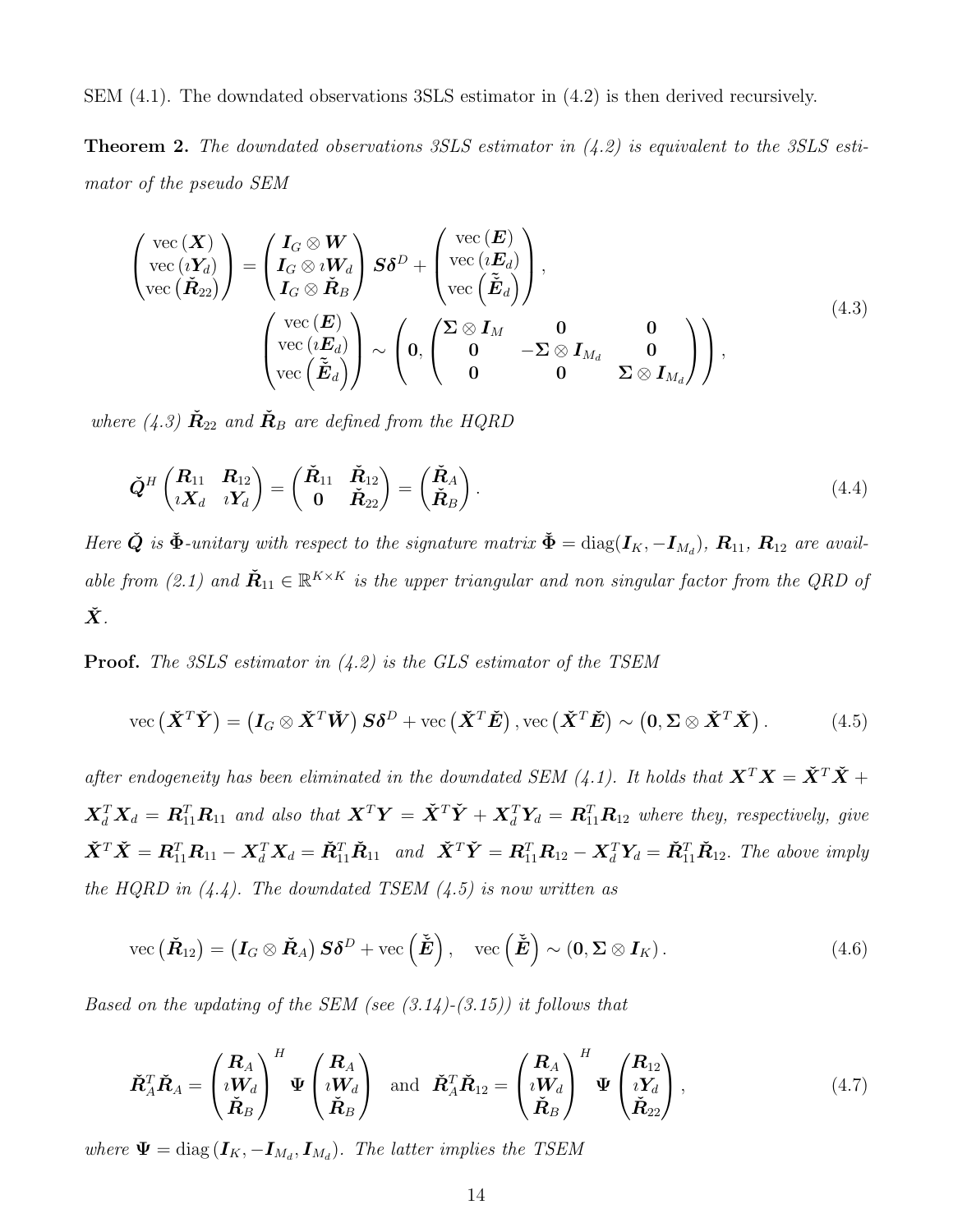$$
\begin{pmatrix}\n\text{vec}(\mathbf{R}_{12}) \\
\text{vec}(\mathbf{i}Y_d) \\
\text{vec}(\mathbf{R}_{22})\n\end{pmatrix} = \begin{pmatrix}\nI_G \otimes \mathbf{R}_A \\
I_G \otimes \mathbf{i}W_d \\
I_G \otimes \mathbf{R}_B\n\end{pmatrix}\nS\delta^D + \begin{pmatrix}\n\text{vec}(\mathbf{E}) \\
\text{vec}(\mathbf{i}E_d) \\
\text{vec}(\mathbf{E}_d)\n\end{pmatrix},
$$
\n
$$
\begin{pmatrix}\n\text{vec}(\mathbf{E}) \\
\text{vec}(\mathbf{i}E_d) \\
\text{vec}(\mathbf{E}_d)\n\end{pmatrix} \sim \begin{pmatrix}\n0 & 0 & 0 \\
0 & -\Sigma \otimes I_{M_d} & 0 \\
0 & 0 & \Sigma \otimes I_{M_d}\n\end{pmatrix}
$$
\n(4.8)

*or equivalently the pseudo SEM in [\(4.3\)](#page-13-1).*

Analogously to Theorem [1,](#page-6-0) the relationships in Theorem 2 and [\(4.7\)](#page-13-3) show the equivalence of models [\(4.8\)](#page-14-1) and [\(4.6\)](#page-13-4) when the method of GLS is applied. Hence, the equivalence of the 3SLS estimators of the pseudo SEM [\(4.3\)](#page-13-1) and the downdated SEM [\(4.1\)](#page-12-2) is proved.

To compute efficiently the 3SLS estimator of the proposed pseudo SEM in [\(4.8\)](#page-14-1), consider the following GLLSP

$$
\underset{\bar{\mathbf{V}},\mathbf{V}_{d},\tilde{\mathbf{V}}_{d},\delta^{D}}{\operatorname{argmin}} \left( \|\bar{\mathbf{V}}\|_{F}^{2} - \|\mathbf{V}_{d}\|_{F}^{2} + \|\check{\mathbf{V}}_{d}\|_{F}^{2} \right) \text{ subject to}
$$
\n
$$
\begin{pmatrix}\n\operatorname{vec}(\mathbf{R}_{12}) \\
\operatorname{vec}(\mathbf{r}_{d}) \\
\operatorname{vec}(\mathbf{r}_{d}) \\
\operatorname{vec}(\tilde{\mathbf{R}}_{22})\n\end{pmatrix} = \begin{pmatrix}\nI_{G} \otimes \mathbf{R}_{A} \\
I_{G} \otimes i\mathbf{W}_{d} \\
I_{G} \otimes \check{\mathbf{R}}_{B}\n\end{pmatrix} \mathbf{S} \delta^{D} + \begin{pmatrix}\n\hat{C} \otimes I_{K} & \mathbf{0} & \mathbf{0} \\
\mathbf{0} & \hat{C} \otimes I_{M_{d}} & \mathbf{0} \\
\mathbf{0} & \mathbf{0} & \hat{C} \otimes I_{M_{d}}\n\end{pmatrix} \begin{pmatrix}\n\operatorname{vec}(\bar{\mathbf{V}}) \\
\operatorname{vec}(\mathbf{V}_{d}) \\
\operatorname{vec}(\check{\mathbf{V}}_{d})\n\end{pmatrix}.
$$
\n
$$
(4.9)
$$

As in the case of the updating of the SEM, previous computations can be efficiently used for the solution of  $(4.9)$ . That is, if the orthogonal transformations from the GQRD  $(2.4a)$  -  $(2.4b)$  are applied to the first block of rows in  $(4.9)$  and the solution of  $(2.5)$  is used, then the GLLSP  $(4.9)$  is equivalent to

$$
\begin{array}{l} \mathop{\rm argmin}\limits_{\boldsymbol{v}_A,\boldsymbol{V}_d,\tilde{\boldsymbol{V}}_d,\delta^D} \left( \left\| \boldsymbol{v}_A \right\|^2 - \left\| \boldsymbol{V}_d \right\|_F^2 + \left\| \tilde{\boldsymbol{V}}_d \right\|_F^2 \right) \text{ subject to} \\ \left( \begin{matrix} \text{vec}\left( \boldsymbol{R}_{12} \right) \\ \text{vec}\left( \boldsymbol{V}_d \right) \\ \text{vec}\left( \tilde{\boldsymbol{R}}_{22} \right) \end{matrix} \right) = \left( \begin{matrix} \oplus_i \boldsymbol{R}_i \\ \boldsymbol{I}_G \otimes \imath \boldsymbol{W}_d \\ \boldsymbol{I}_G \otimes \tilde{\boldsymbol{R}}_B \end{matrix} \right) \boldsymbol{S} \boldsymbol{\delta}^D + \left( \begin{matrix} \boldsymbol{U}_{11} & \boldsymbol{0} & \boldsymbol{0} \\ \boldsymbol{0} & \boldsymbol{\hat{C}} \otimes \boldsymbol{I}_{M_d} & \boldsymbol{0} \\ \boldsymbol{0} & \boldsymbol{0} & \boldsymbol{\hat{C}} \otimes \boldsymbol{I}_{M_d} \end{matrix} \right) \left( \begin{matrix} \boldsymbol{v}_A \\ \text{vec}\left( \boldsymbol{V}_d \right) \\ \text{vec}\left( \tilde{\boldsymbol{V}}_d \right) \end{matrix} \right).
$$

The solution of the latter GLLSP is analogous to that of [\(3.19\)](#page-9-0).

#### 5. Numerical trials on a macroeconomic model

<span id="page-15-0"></span>The effectiveness and practicability of the proposed method in estimating large-scale models is illustrated. A series of experiments has been conducted for the recursive estimation of the US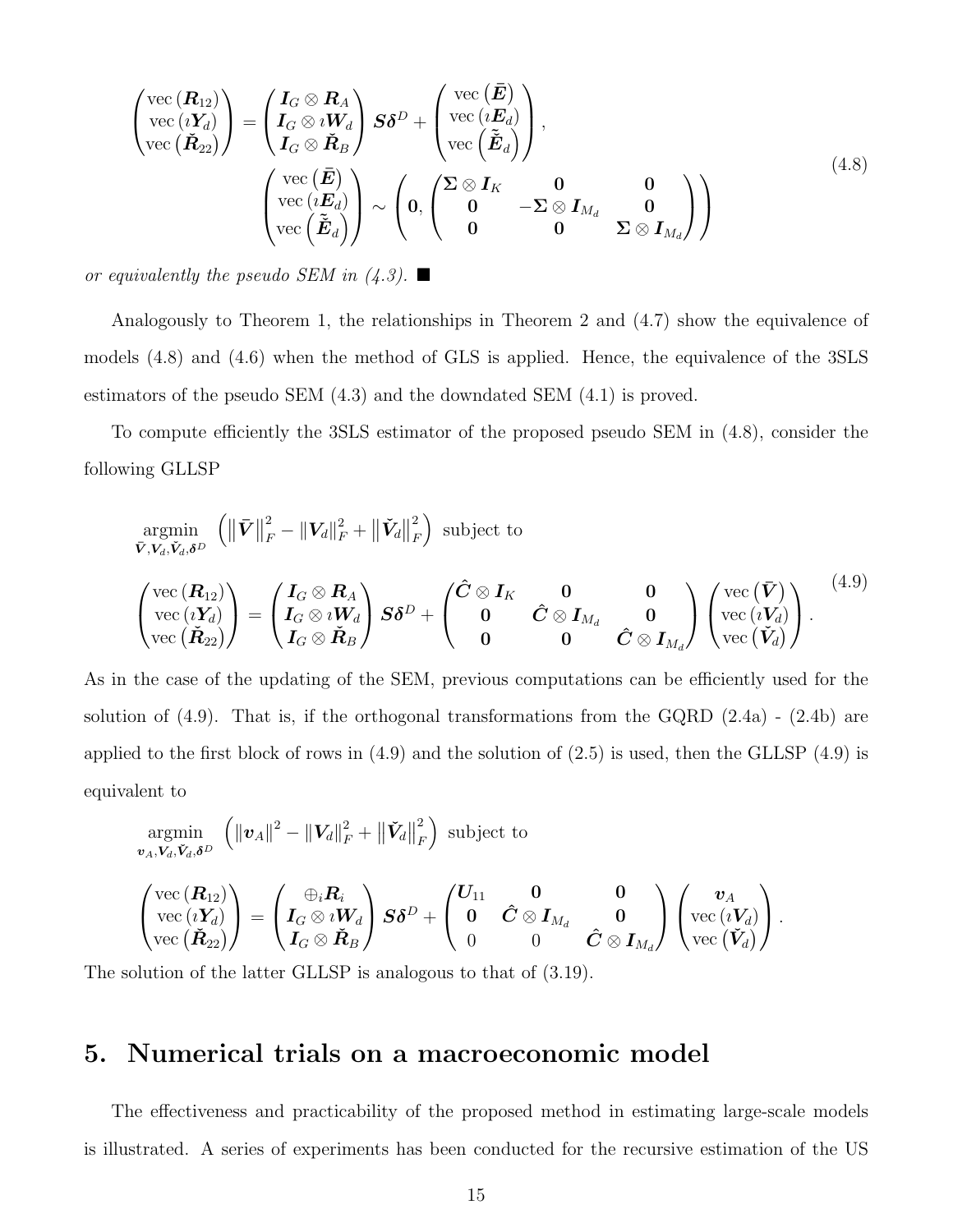<span id="page-16-1"></span>macroeconomic model developed by [\[9,](#page-18-14) [10\]](#page-18-15). Herein, the specification of the most recent version of the US, the US+ and the Japan models is considered with 25, 116 and 10 equations, respectively<sup>†</sup>. The method of 3SLS is employed for the recursive estimation of these macroeconometric models. The variables used are quarterly. For the purposes of investigating the effectiveness of the new methods, synthetic data is used. It is assumed that there are available data spanning the period 1952:Q1 to 2015:Q4 for all three models, resulting in 256 observations.

Two methods have been considered, herein referred to as *afresh* (see Section [2\)](#page-3-1) and *recursive* (see Section [3.1\)](#page-9-3). When new data arrive, the *afresh* method re-estimates the SEM using the full data set whereas the proposed *recursive* method estimates the model using previous estimates and the current data only. It is important to note that the *afresh* method is less computationally costly than the standard 3SLS method which requires the inversion of the large covariance matrix of the SEM [\[1,](#page-17-1) [20\]](#page-18-11). Figure [1](#page-16-1) demonstrates the computational advantage of the *recursive* method when compared with the *afresh* method. Firstly, it is assumed that the Japan, the US and the US+ models have been estimated for the period 1952:Q1 up to 1994:Q4, giving 172 observations. Then as new data arrive, the estimates of the models are updated to incorporate the new available information. The times required by the two methods to update the model with the new data once they become available, starting from 1995:Q1 up to the last available observation in 2015:Q4, are compared in order to give the efficiency ratio shown in Figure [1.](#page-16-1) Moreover, leave-one-out experiments within the context of cross-validation analysis and for the identification of influential observations have been conducted. The conclusions reached are the same with those drawn from Figure [1.](#page-16-1)

<span id="page-16-0"></span>The experimental results confirm that the new method for the recursive estimation of the SEM outperforms other methods that estimate the model afresh. The results shown vary in the number of structural equations  $(G)$  and the number of exogenous variables  $(K)$ . It is shown that the efficiency of the proposed method is more significant when  $G$  and  $K$  increase. Further investigation demonstrates that the efficiency of the recursive method becomes more important as the number of observations in the model  $(M)$  increases. Therefore, the practicability of the new method arises when estimating multivariate models in high dimensions and when analysing big data sets. The

<sup>‡</sup>The latest version, as of writing this manuscript, is found in http://fairmodel.econ.yale.edu/mmm2.htm. The specification of the US+ model is the one in its original form [\[9\]](#page-18-14).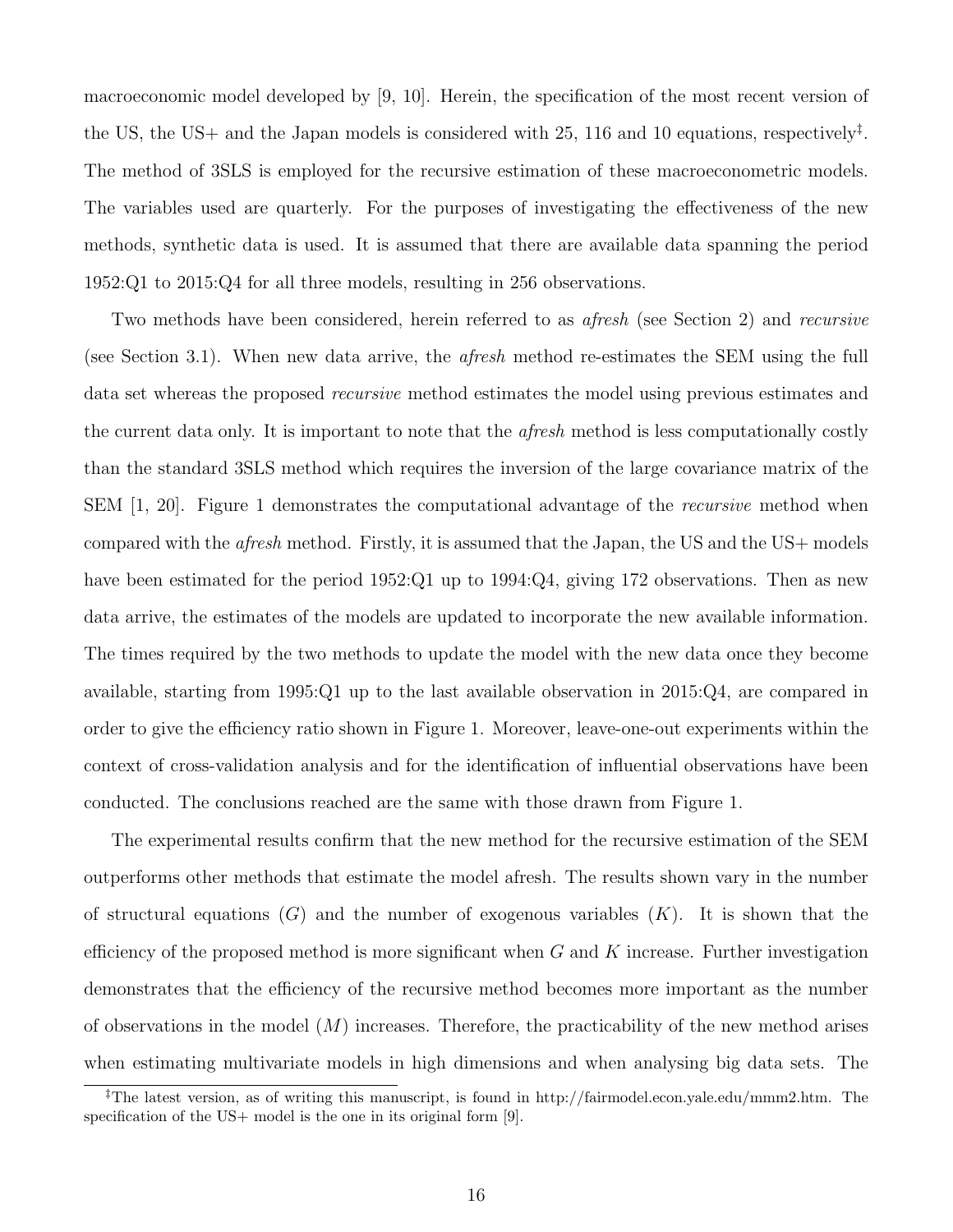

Figure 1: Effectiveness (execution times ratio) of the *afresh* and *recursive* methods for the sequential estimation of large-scale macroeconometric models which consist of 10, 25 and 116 stochastic equations. Results are presented when the number of exogenous variables included in the models is  $K = 70, 100, 150$ . It is assumed that the models are initially estimated using quarterly data for the period 1952:Q1 to 1994:Q4. Then the estimates are updated recurrently once new observations arrive. The last available data point is assumed to be 2015:Q4 so that a total of 84 new observations are included in the model sequentially.

strategies employed for the efficient execution of the new method and further experimental results are presented in the Appendix.

## <span id="page-17-1"></span>6. Conclusions

<span id="page-17-4"></span><span id="page-17-3"></span><span id="page-17-2"></span>The aim has been to investigate thoroughly the recursive computation of the three-stage least squares (3SLS) estimator of the simultaneous equations model (SEM) using matrix factorizations. A novel method of updating the 3SLS estimator, when new observations are obtained, has been developed. The numerical solution derived an alternative SEM where the original SEM is updated with the extra observations and also with the factors that are required to purge the model of the endogeneity effects of the additional observations. The result is a pseudo transformed SEM which is free of endogeneity and can be estimated efficiently via the method of generalized least squares (GLS). The GLS estimator, of the pseudo transformed SEM, yields the 3SLS estimator that would be obtained if the original SEM was estimated afresh with all of the available data.

<span id="page-17-5"></span><span id="page-17-0"></span>Within the context of developing numerically stable and computationally efficient algorithms,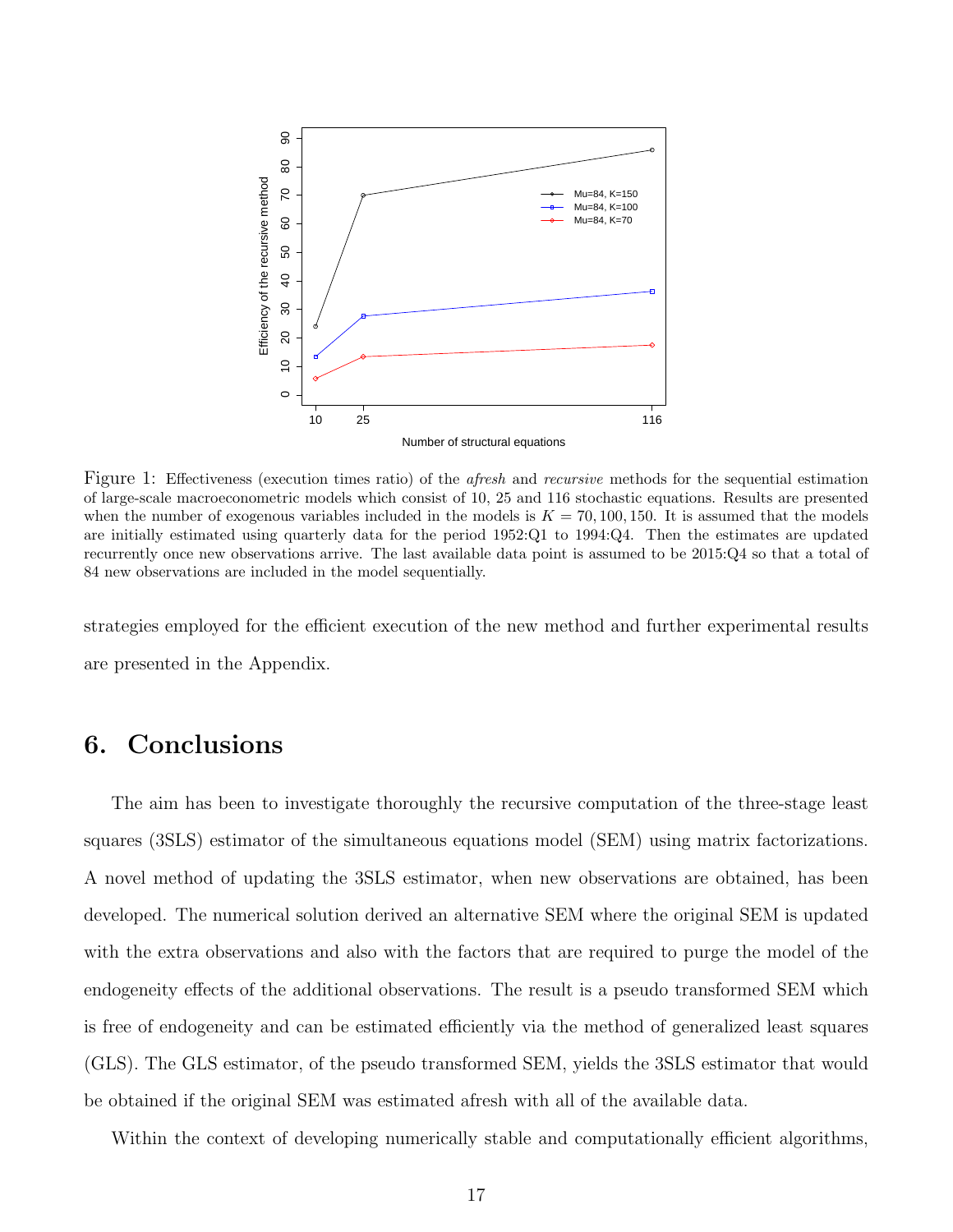<span id="page-18-14"></span><span id="page-18-13"></span><span id="page-18-9"></span>the new method derives the updated 3SLS estimator by considering the proposed pseudo model as a generalized linear least squares problem. In updating the 3SLS estimates, orthogonal, hyperbolic and unitary transformations are employed. This method not only solves the problem of recursively estimating the SEM when new data become available, it also enables an algorithm to be developed that can handle big data sets. The method has also been extended to allow observations to be deleted. In addition, an iterative algorithm has been developed that uses the 3SLS residuals in improving the initial estimates of the parameters. The proposed method can derive the 3SLS estimator even when the dispersion matrix is singular.

<span id="page-18-15"></span><span id="page-18-5"></span><span id="page-18-4"></span><span id="page-18-2"></span>The designed algorithms have been implemented based on computationally efficient strategies that take advantage of the sparse structure of the SEM. Due to the structure of the SEM and the proposed pseudo SEM, the computational experiments show that the proposed algorithms are more efficient when the number of observations added to the model is smaller than the number of exogenous variables.

#### <span id="page-18-6"></span>Acknowledgements

<span id="page-18-3"></span>The authors are grateful to the Editor, the referee amd D.S.G. Pollock for their valuable comments and suggestions.

### <span id="page-18-7"></span>References

- <span id="page-18-8"></span>[1] David A. Belsley. Paring 3SLS calculations down to manageable proportions. *Computer Science in Economics and Management*, 5(3):157–169, 1992.
- <span id="page-18-10"></span>[2] A. W. Bojanczyk, R. P. Brent, P. van Dooren, and F. R. de Hoog. A note on downdating the Cholesky factorization. *SIAM Journal on Scientific and Statistical Computing*, 8(3):210–221, 1987.
- <span id="page-18-0"></span>[3] A. W. Bojanczyk and A. O. Steinhardt. Stabilized hyperbolic Householder transformations. *IEEE Transactions on Acoustics, Speech, and Signal Processing*, 37(8):1286–1288, 1989.
- <span id="page-18-11"></span>[4] Adam Bojanczyk, Nicholas J. Higham, and Harikrishna Patel. Solving the indefinite least squares problem by hyperbolic QR factorization. *SIAM Journal on Matrix Analysis and Applications*, 24(4):914–931, 2003.
- <span id="page-18-1"></span>[5] Adam Bojanczyk, Sanzheng Qiao, and Allan O. Steinhardt. Unifying unitary and hyperbolic transformations. *Linear Algebra and its Applications*, 316(13):183 – 197, 2000.
- <span id="page-18-12"></span>[6] Jean-Paul Chavas. Recursive estimation of simultaneous equation models. *Journal of Econometrics*, 18(2):207 – 217, 1982.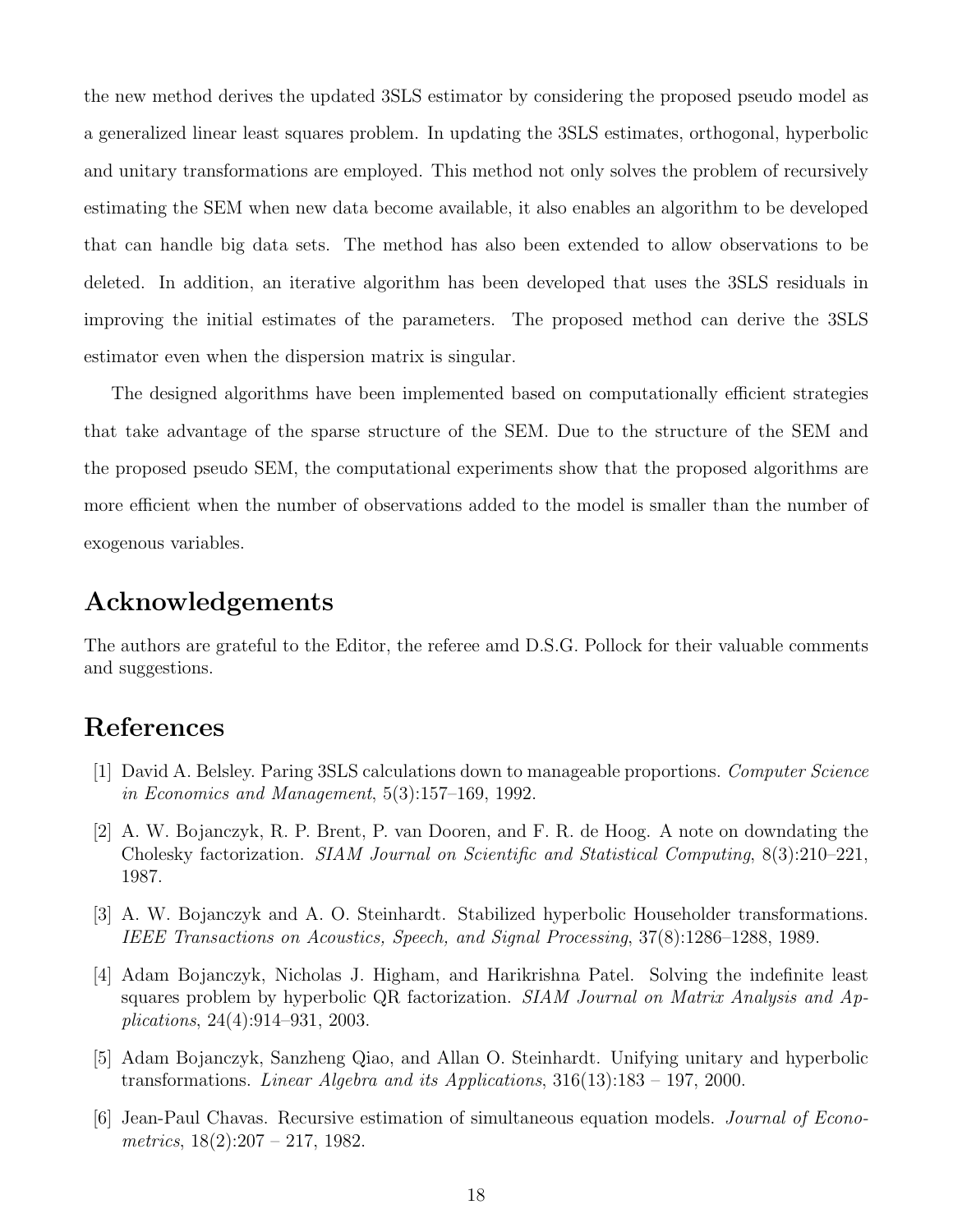- <span id="page-19-8"></span>[7] R. Dennis Cook. Detection of influential observation in linear regression. *Technometrics*, 19(1):15–18, 1977.
- <span id="page-19-9"></span>[8] Warren Dent. Information and computation in simultaneous equations estimation. *Journal of Econometrics*, 4(1):89 – 95, 1976.
- <span id="page-19-2"></span>[9] Ray C. Fair. *Testing Macroeconometric Models*. Harvard University Press, Cambridge MA, 1994.
- <span id="page-19-6"></span>[10] Ray C. Fair. *Estimating How the Macroeconomy Works*. Harvard University Press, Cambridge MA, 2004.
- <span id="page-19-11"></span><span id="page-19-3"></span>[11] Stella Hadjiantoni and Erricos J. Kontoghiorghes. Estimating large-scale general linear and seemingly unrelated regressions models after deleting observations. *Statistics and Computing*, forthcoming, 2016.
- <span id="page-19-7"></span>[12] Andrew C. Harvey and Garry D. A. Phillips. *Statistical Analysis and Forecasting of Economic Structural Change*, chapter Testing for Structural Change in Simultaneous Equation Models, pages 25–36. Springer Berlin Heidelberg, Berlin, Heidelberg, 1989.
- <span id="page-19-4"></span>[13] John Haslett. A simple derivation of deletion diagnostic results for the general linear model with correlated errors. *Journal of the Royal Statistical Society: Series B (Statistical Methodology)*, 61(3):603–609, 1999.
- <span id="page-19-10"></span><span id="page-19-0"></span>[14] Stephen Haslett. Linear Algebra and Statistics: In Celebration of C. R. Rao's 75th Birthday (September 10, 1995) Updating linear models with dependent errors to include additional data and/or parameters. *Linear Algebra and its Applications*, 237:329 – 349, 1996.
- <span id="page-19-5"></span>[15] Jerry A. Hausman. Chapter 7 specification and estimation of simultaneous equation models. In Zvi Griliches and Michael D. Intriligator, editors, *Handbook of Econometrics*, volume 1 of *Handbook of Econometrics*, pages 391 – 448. Elsevier, 1983.
- <span id="page-19-1"></span>[16] S. R. Jammalamadaka and D. Sengupta. Inclusion and exclusion of data or parameters in the general linear model. *Statistics & Probability Letters*, 77(12):1235 – 1247, 2007.
- <span id="page-19-12"></span>[17] S.R. Jammalamadaka and D. Sengupta. Changes in the general linear model: A unified approach. *Linear Algebra and its Applications*, 289(1):225 – 242, 1999.
- [18] L.S. Jennings. Simultaneous equations estimation: Computational aspects. *Journal of Econometrics*, 12(1):23 – 39, 1980.
- [19] G. G. Judge, W. E. Griffiths, C. H. Hill, H. L¨utkepohl, and T.-C. Lee. *The Theory and Practice of Econometrics, 2nd Edition*. Wiley, New York, 1985.
- [20] Erricos J. Kontoghiorghes and Elias Dinenis. Computing 3SLS Solutions of simultaneous equation models with a possible singular variance-covariance matrix. *Computational Economics*, 10(3):231–250, August 1997.
- [21] S. Kourouklis and C. C. Paige. A constrained least squares approach to the general Gauss-Markov linear model. *Journal of the American Statistical Association*, 76(375):620–625, 1981.
- [22] Hanyu Li, Hu Yang, and Hua Shao. Two-sided generalized hyperbolic QR factorization and its perturbation analysis. *Linear Algebra and its Applications*, 438(3):1267 – 1292, 2013.